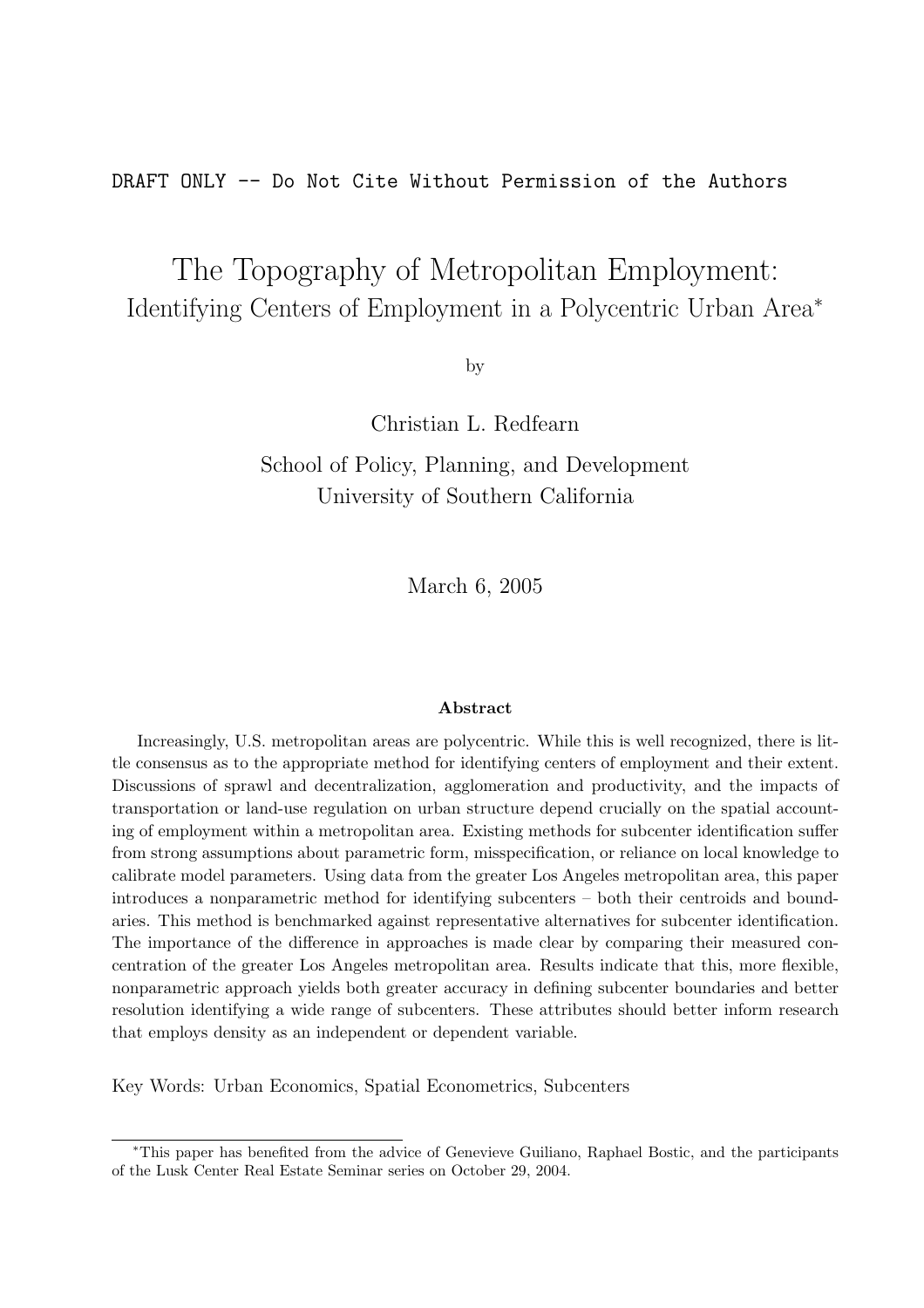# 1 Introduction

The starting point for the empirics of urban structure is the monocentric model. The simplicity of von Thünen's "isolated state" is the basis for an elegant and historically successful model of the distribution of residential location around a single node of employment at the center of a city.<sup>1</sup> A single-centered model may still be appropriate for smaller cities, but most larger urban areas are now polycentric (McMillen and Smith 2003). Accordingly, multi-centered models are necessary to capture accurately the system of subcenters within this growing number of metropolitan areas. Current methods for identifying subcenters fall into three broad categories: clustering models, parametric models of increasing complexity, and nonparametric models. While clustering methods rely on *ad hoc* definitions for density cutoffs and parametric models make strong assumptions regarding physical symmetry, collectively they have demonstrated convincingly the polycentric nature of metropolitan areas and the importance of explicitly accounting for the system of subcenters within them. The model introduced in this paper is nonparametric – incorporating a fully flexible form in order to capture the irregular distribution of urban employment within an urban area.

Accurately defining subcenters is important because many of the most interesting questions in urban economics employ urban structure either as an independent or dependent variable. For example, employment density may be used to explain productivity, while residential density may be correlated with the incidence of crime. Alternatively, transportation costs or land-use regulation can be used to explain either employment or residential density. Because the underlying location of activity within many metropolitan areas has evolved to concentration in two or more subcenters, models that fail to incorporate this polycentric reality will inform these questions poorly.

<sup>&</sup>lt;sup>1</sup>Monocentric models have also been used to describe firm location and are still widely used in residential applications. In fact, Bertaud and Malpezzi (2003) argue that the negative exponential parameterization of the monocentric model can hold so long as there is "a higher density of employment at the center than elsewhere." (page 5).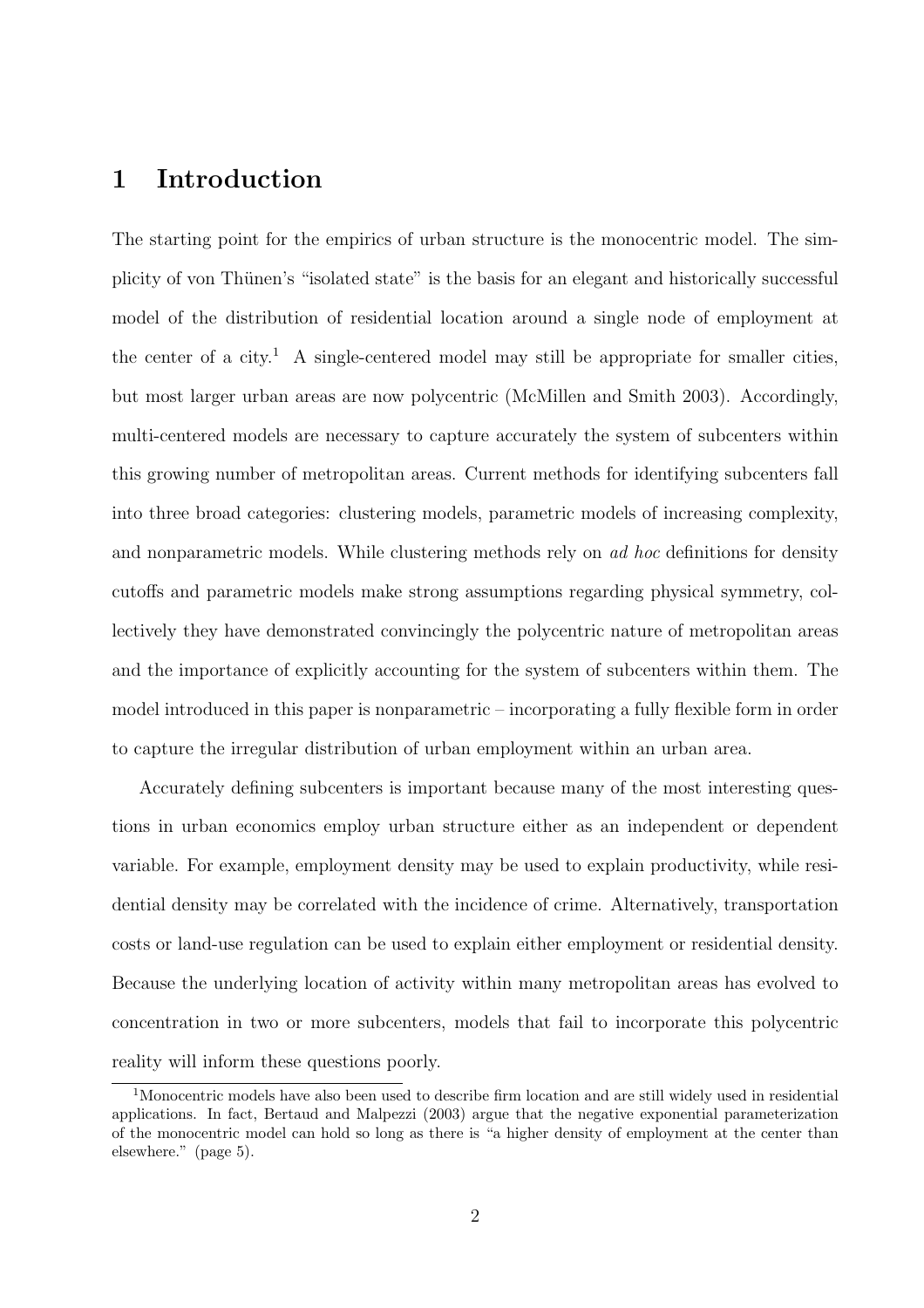On the question of sprawl, for example, the measurement of concentration has frequently been measured using simple parametric models that employ a single density gradient to assess trends in dispersion. A flattening of the density gradient over time is taken as evidence of sprawl when numerous scenarios of concentration are consistent with the observation. An alternative explanation for density gradients becoming less steep is greater concentration within subcenters outside the CBD. While the center may be losing relative importance, it could be that aggregate density and/or concentration is greater. An inference of dispersal based on this approach would be premature and stems from model misspecification  $-$  a monocentric model in a polycentric context.

The move to polycentric models is important both because it may be more appropriate and because doing so offers additional sources of variation which may be exploited in addressing other empirical questions. In some applications, it may be reasonable to use the city as the unit of observation. But for many empirical questions, this approach collapses a system of intra-urban subcenters into a single point, potentially wasting variation across subcenters. Giuliano and Small (1991) find 32 subcenters in the five-county Los Angeles consolidated metropolitan statistical area (CMSA) – do they have common employment composition? Are they equally productive? Are they growing at the same rate? Subcenters offer a rich source of variation all while holding constant weather, state laws, and other causes of concern that accompany variation found by looking across metropolitan areas.

In order to exploit intra-urban variation in density – either residential or employment – a convincing procedure for identification of subcenters and their extent is required. The goal of this research is to develop such a method that both overcomes the strong assumptions of symmetry embedded in many of the parametric models and is sufficiently general to obviate the need for calibration on a city-by-city basis.

The method developed in this paper is straightforward and can be described with surprising ease, beginning with the estimation of nonparametric employment density surface.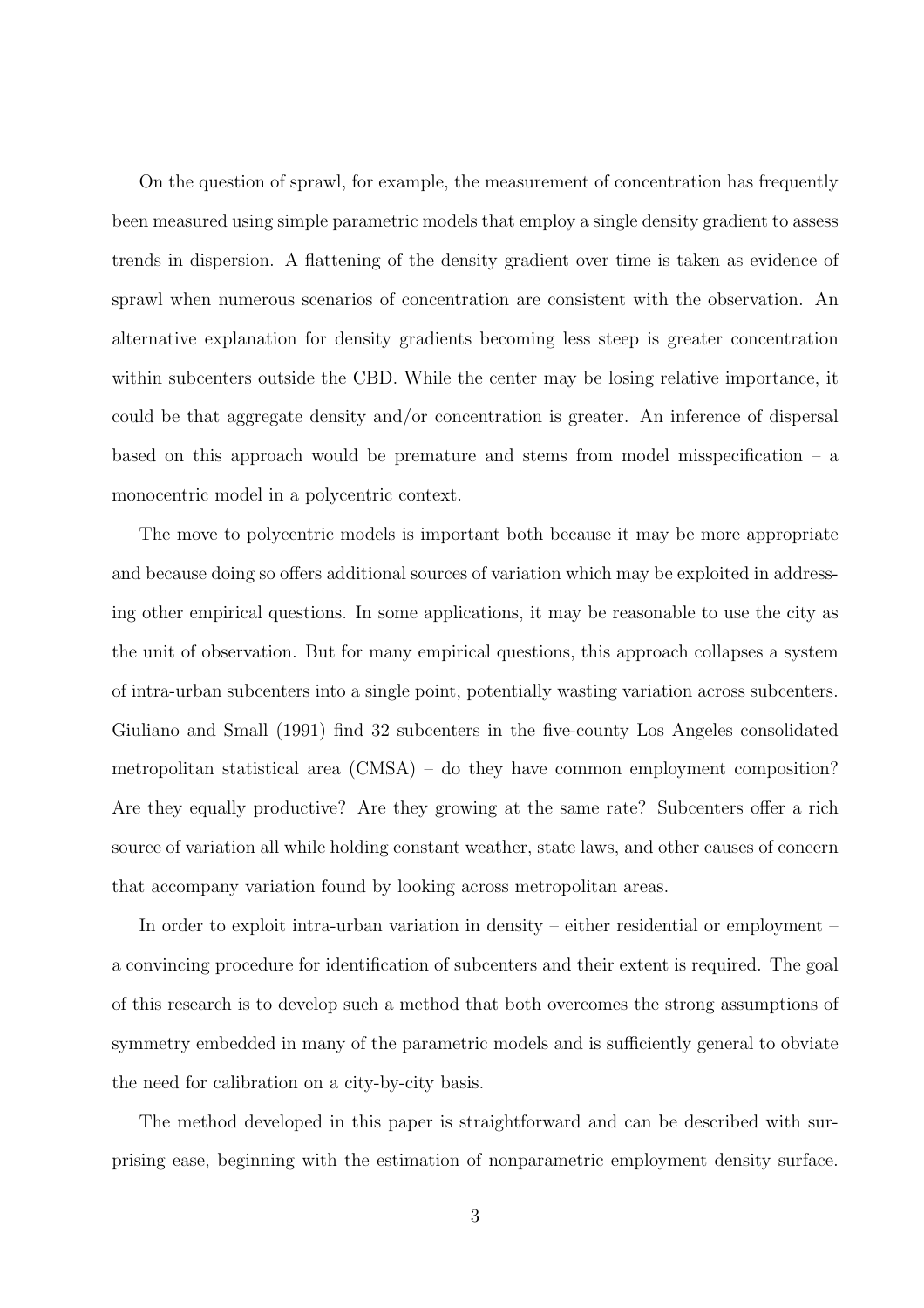The window size is kept sufficiently small to keep intact the structure of local employment density necessary to identify subcenters. Local maxima on the density surface become candidate centers. Their boundaries are defined along rays from the local maxima to a point where the surface becomes flat or reaches an inflection point, which indicates an adjacent subcenter. The set of candidates is then tested to determine whether proximity to the center is statistically significant using a negative exponential model on tracts within and just adjacent to the subcenter. Each subcenter is defined by the tracts within this flexibly-determined boundary. This flexibility is an important strength relative to parametric approaches. In practice, subcenters follow transit corridors, natural features, or abut other subcenters – they rarely are concentric circles or other shapes that are readily parameterized.

The data are drawn from the Los Angeles CMSA, which proves an excellent testing ground; the greater metropolitan area offers both many subcenters and many of unusual shape. The nonparametric approach finds 31 statistically significant employment subcenters in the Los Angeles CMSA. The results also indicate that the nonparametric procedure identifies small centers – centers with density and total employment below the cutoffs used in the clustering approaches to subcenter identification.

The nonparametric procedure yields the centroid and boundary of each center within a system of subcenters. Such a system offers the opportunity to study the origin and dynamics of urban concentration and its role in a host of urban phenomena. For example, the complete mapping of the internal distribution of employment could be used to examine the importance of centrality; the improved definition of subcenters allows for a more accurate accounting of the types of employment within centers of different sizes – speaking to the nature of agglomerative economies; and, in a panel context, the system of subcenters could be tracked over time to understand better the internal dynamics of urban evolution. Moreover, nothing in the procedure is employment-specific. While employment is the focus of the applications in this paper, it could equally well be applied to residential density or other spatially-varying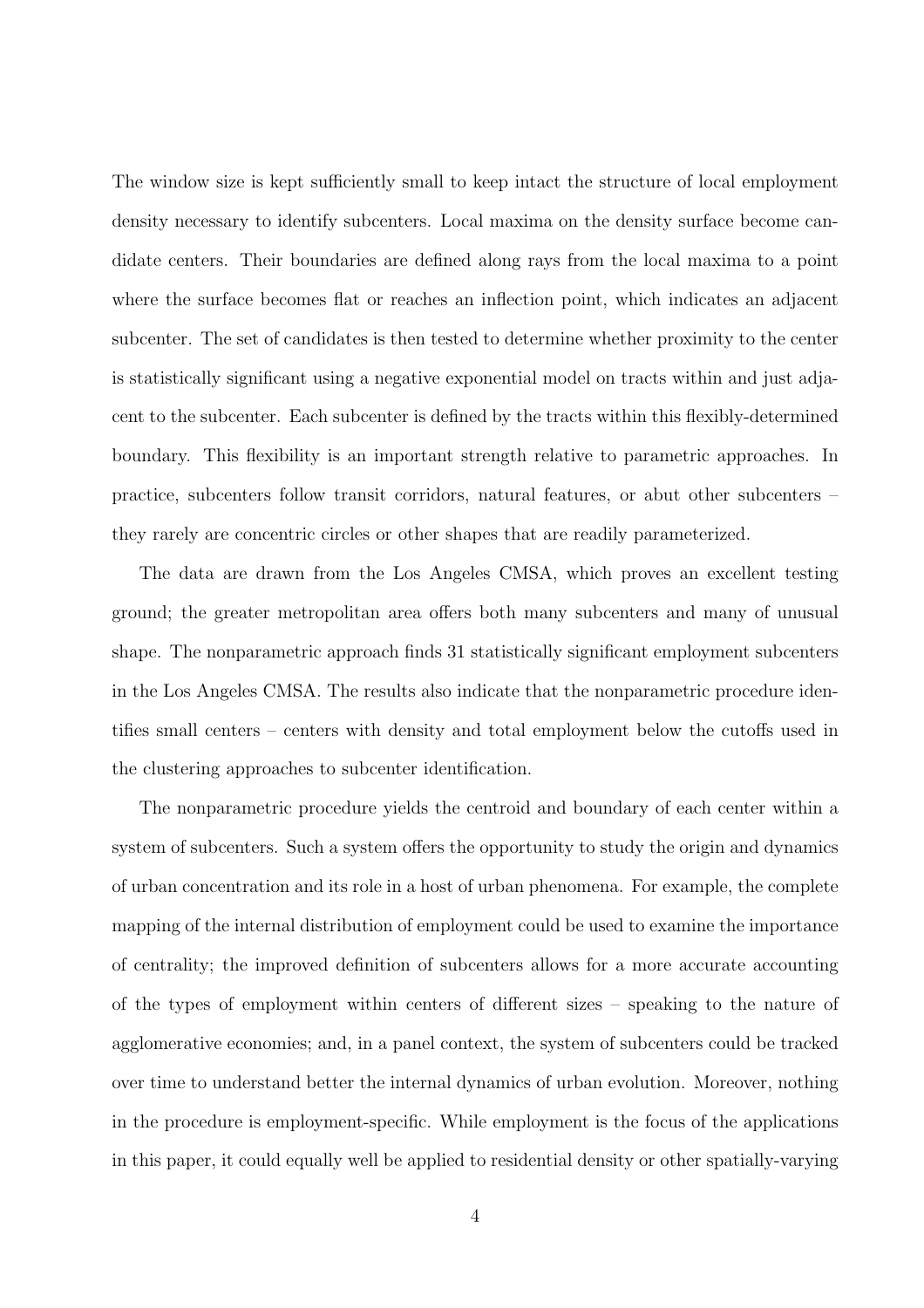phenomena.

The paper is organized as follows: Section 2 introduces polycentricity in Los Angeles and describes the data used in this analysis. Section 3 formally develops the nonparametric method introduced above. Other comparison approaches are discussed in Section 3. Contrasts between the various approaches are drawn in Section 4. Section 5 concludes and discusses several extensions.

# 2 Employment in Los Angeles

Los Angeles is the setting for the empirical testing of the nonparametric method introduced in this paper. Relatively late-developing and organized around the automobile, it is the proto-typical polycentric metropolitan area. Its network of internal freeways, multitude of jurisdictions,<sup>2</sup> and multi-racial/multi-ethnic nature (there is no majority racial or ethic group in Los Angeles as of 2000) provide ample opportunities for urban theorists and urban empiricists alike. Many of the issues facing metropolitan areas across the country were first observed in Los Angeles, recently noted examples include sprawl, ethnic/racial plurality, and polycentricity.<sup>3</sup>

The data used in this examination of polycentricity were provided by the Southern California Association of Governments (SCAG) and consist of Census tract-level employment and population data for the 2000 urbanized area portion of the five county Los Angeles Consolidated Metropolitan Statistical Area (CMSA). These employment data are developed by SCAG from wage and compensation survey data reported to the State Economic Development Department (EDD) of the California Labor and Workforce Development Agency. The EDD data includes all jobs subject to wage and tax reporting, but excludes self-employment

<sup>&</sup>lt;sup>2</sup>There are 166 member cities in the six-county Southern California Association of Governments, these counties are the five in the Los Angeles CMSA and San Diego.

<sup>&</sup>lt;sup>3</sup>In fact, Gordon and Richardson (1996) argue that Los Angeles is "past polycentricity," and has moved on to become a "dispersed metropolis."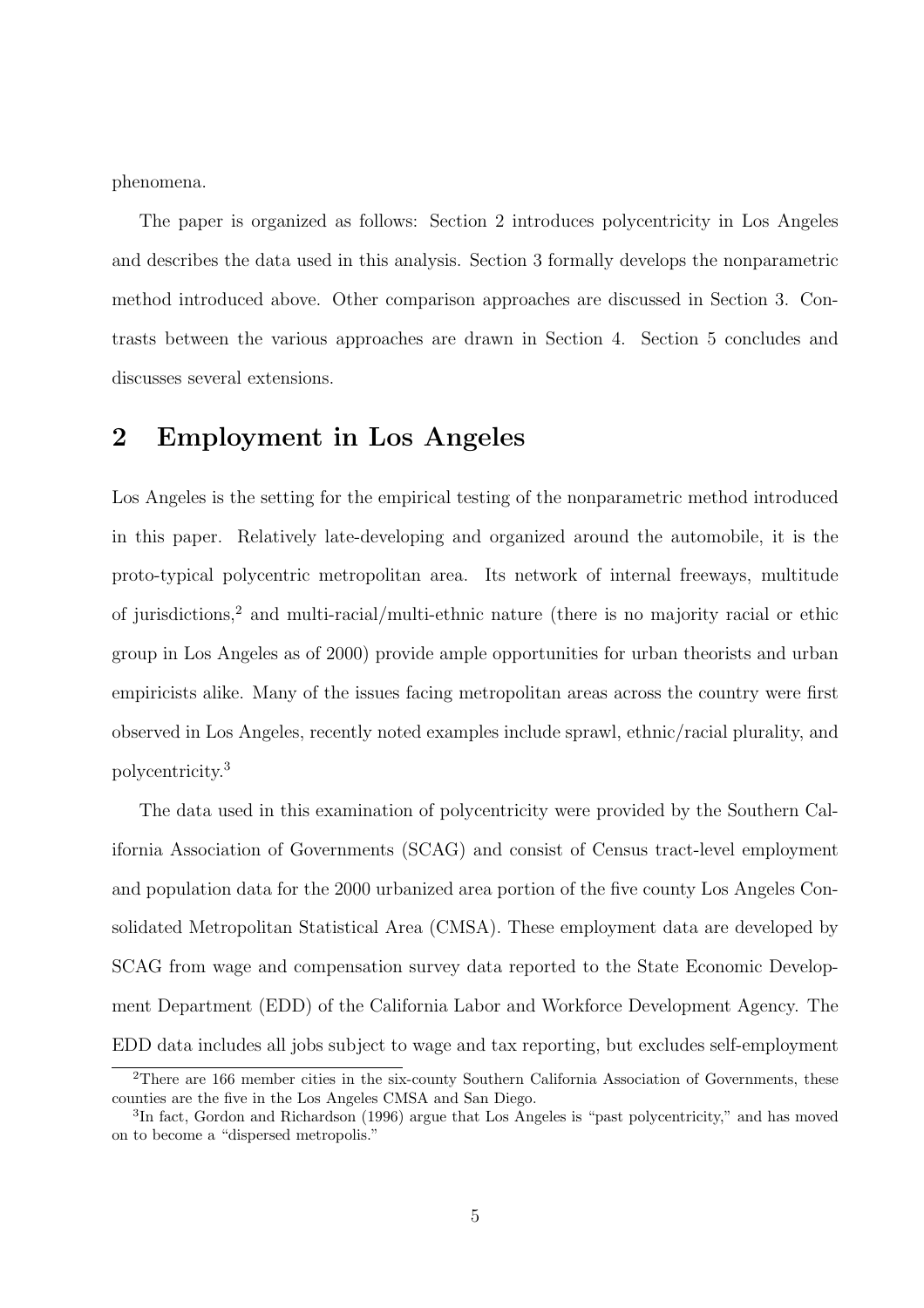and private household workers.<sup>4</sup>

The Los Angeles CMSA is comprised of five counties: Los Angeles, Orange, Riverside, San Bernardino and Ventura. Though defined by the U.S. Census as urbanized,<sup>5</sup> a small number of tracts at the edges of the urbanized area were too large and too empty to be useful in the nonparametric regressions. Because of this, the set of urbanized tracts was further limited by requiring tracts to be proximal and sufficiently dense. The resulting set of 2,410 "compact urban" tracts was used for all of the analysis presented in this paper. Figure 1 plots the tracts. It is clear that the urban tracts are sufficiently small in area to easily trace



Figure 1: Location of 'Compact Urban' Tracts

the coastline of the Pacific Ocean to the south and west. The suburban tracts provide less

<sup>4</sup>See http://www.calmis.ca.gov/file/resource/indmeth.htm for more information. The exclusion of self-employment and household workers may represent a large number in aggregate. However, it is not clear that it is distributed such that it would bias the estimated system of subcenters. Moreover, any bias would not influence comparisons between methods for identifying subcenters – all use the same data.

 $5$ See http://www.census.gov/population/censusdata/urdef.txt for more information.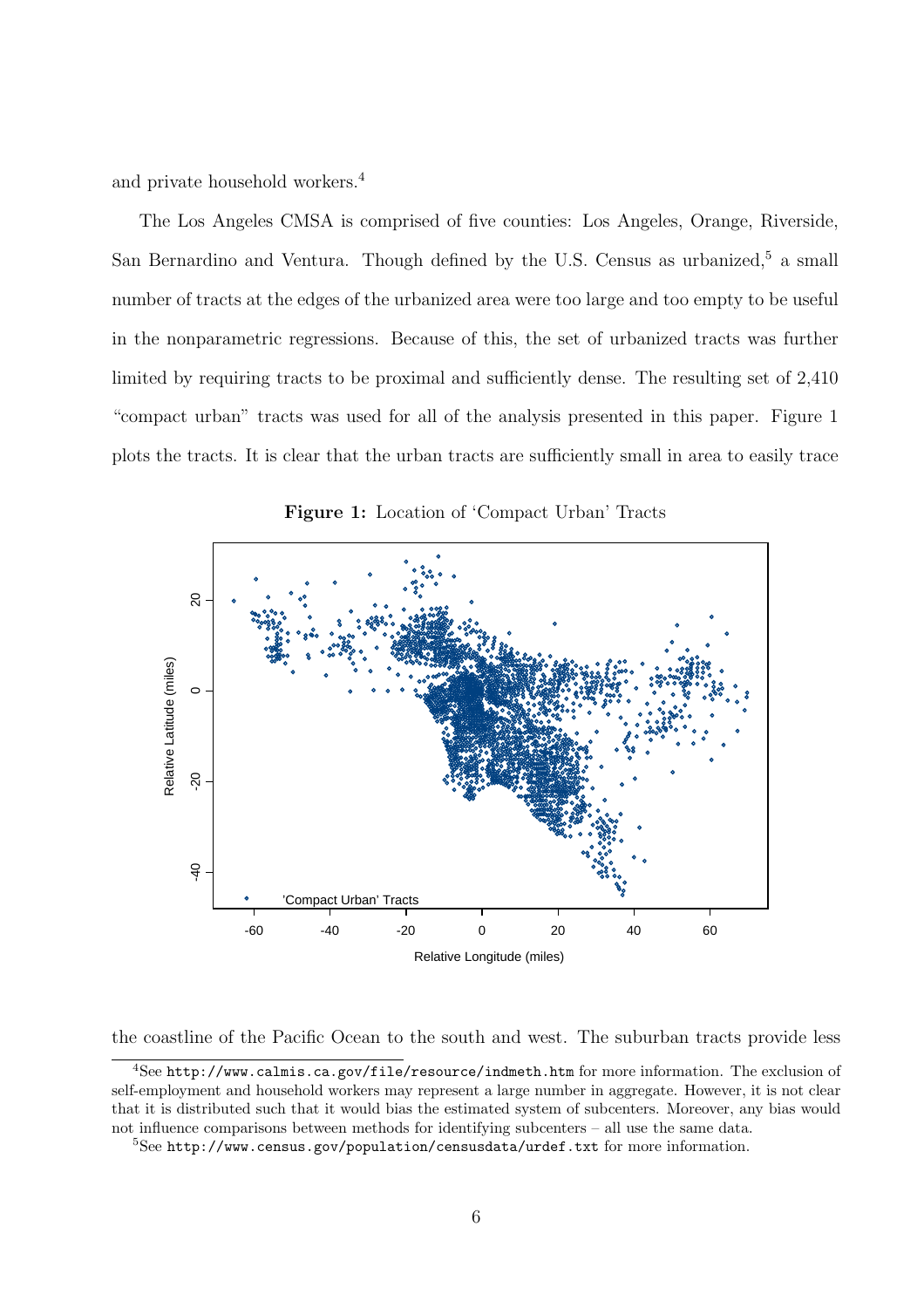precision in defining the northern and eastern boundaries created by mountains and desert. The total area covered by the tracts is just over 3.2 million acres (5,000 square miles), and includes approximately 5.4 million jobs.

Table 1 gives an indication of the degree of concentration in the CMSA and across its

| Cumulative % Total Employment |                            |                       |                  |                     |                          |                   |  |  |  |
|-------------------------------|----------------------------|-----------------------|------------------|---------------------|--------------------------|-------------------|--|--|--|
| Cumulative $\%$<br>Total Area | Los Angeles<br><b>CMSA</b> | Los Angeles<br>County | Orange<br>County | Riverside<br>County | San Bernardino<br>County | Ventura<br>County |  |  |  |
| 10                            | 0.0                        | 0.0                   | 0.2              | 0.5                 | 0.3                      | 0.0               |  |  |  |
| 25                            | 0.1                        | 0.1                   | 1.3              | 0.5                 | 0.7                      | 0.0               |  |  |  |
| 50                            | 0.6                        | 0.7                   | 8.0              | 3.0                 | 7.0                      | 0.4               |  |  |  |
| 75                            | 7.2                        | 6.1                   | 25.6             | 22.8                | 31.3                     | 15.5              |  |  |  |
| 90                            | 29.4                       | 26.3                  | 48.1             | 59.7                | 60.9                     | 42.8              |  |  |  |
| 95                            | 47.9                       | 45.2                  | 63.2             | 71.1                | 73.2                     | 59.5              |  |  |  |
| 98                            | 67.8                       | 66.6                  | 74.9             | 83.6                | 86.5                     | 77.9              |  |  |  |
| 99                            | 77.7                       | 78.4                  | 78.7             | 95.9                | 93.0                     | 84.5              |  |  |  |
| 100                           | 100.0                      | 100.0                 | 100.0            | 100.0               | 100.0                    | 100.0             |  |  |  |
| Obs.                          | 2405                       | 1609                  | 478              | 62                  | 130                      | 126               |  |  |  |

Table 1: Tract Area-Employment Distributions by County

five constituent counties. The table reports the share of total employment by share of total land when tracts are ordered by increasing density. For example, if the total land area in the compact set of tracts used in this analysis were split 75%/25%, with no tract in the first portion more dense than any tract in the second, the first portion would contain only 7.2% of total employment. This is seen in the table by reading down the first column to the row reporting the results for the 75th percentile of total area.

The degree of concentration reported in Table 1 is striking. In the five-county region,  $22.3\%$  of all employment is crowded onto  $1\%$  of the total sample tract area. Not surprisingly Los Angeles county is the most dense. The Orange County statistics reflect its transition from suburban to urban. The remaining three counties are largely suburban and rural and have a more evenly spread employment distribution.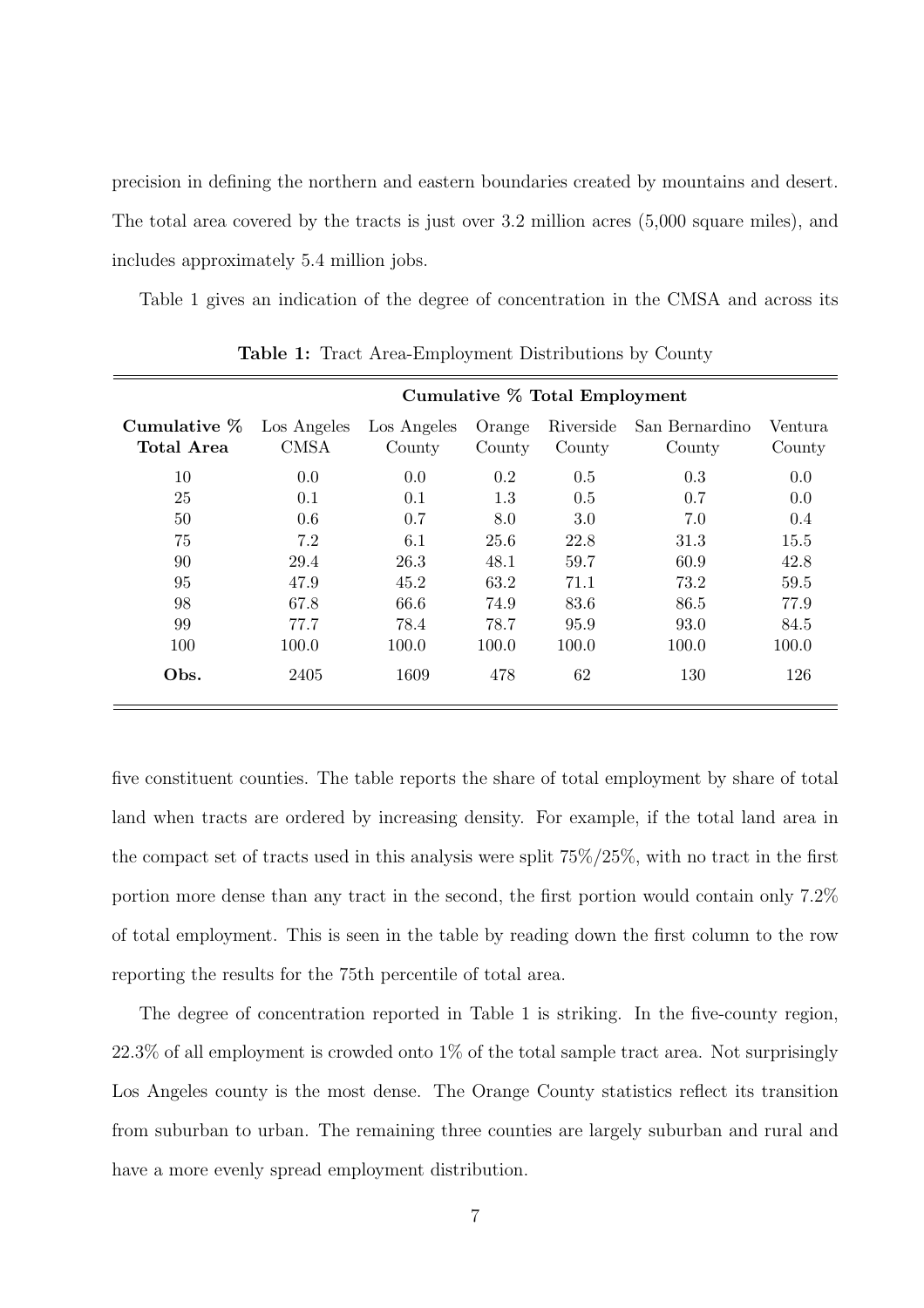What cannot be shown in this table is the spatial distribution of density. This is important for two reasons. First, Table 1 can't show the clustering of the densest tracts; the extensive density in Los Angeles county may be concentrated in one subcenter or each of these dense tracts may itself be its own center. There are just over 300 tracts with density greater than 45 jobs per, how they are organized spatially is not apparent. Second, because subcenters are defined by their employment density relative to their surroundings, these 300 highly-dense tracts say nothing about the distinct subcenters outside the core of downtown Los Angeles. It is essential therefore to know the spatial distribution of all employment, not just the that found in the densest part of the urban area.

# 3 The Topography of Urban Employment

That metropolitan areas are polycentric is not in question. There is ample empirical evidence that polycentrism is the rule in larger cities, not the exception (Giuliano and Small 1991, Hughes 1993, Cervero and Wu 1997, McMillen and McDonald 1998).<sup>6</sup> At issue is the identification of subcenters within the metropolitan area – including both their location (centroid latitude and longitude) and extent (their boundaries). This section develops a flexible nonparametric approach to subcenter identification and discusses its strengths and weaknesses *vis*  $\acute{a}$  *vis* several existing methods.

The goal is to locate and describe concentrations of employment that are significantly more dense than employment in the surrounding areas. While diminishing somewhat in relative importance, downtown remains the dominant subcenter within a metropolitan area (Anas, Arnott, and Small 1998). Downtowns are easy to identify and readily fit the criteria of significantly higher density than their surroundings. A successful procedure will identify and bound not only the city center but the entire hierarchy of subcenters within a metropolitan

<sup>&</sup>lt;sup>6</sup>See Anas, Arnott, and Small (1998) for an excellent review of empirical evidence and theoretical research on subcenters and subcenter formation.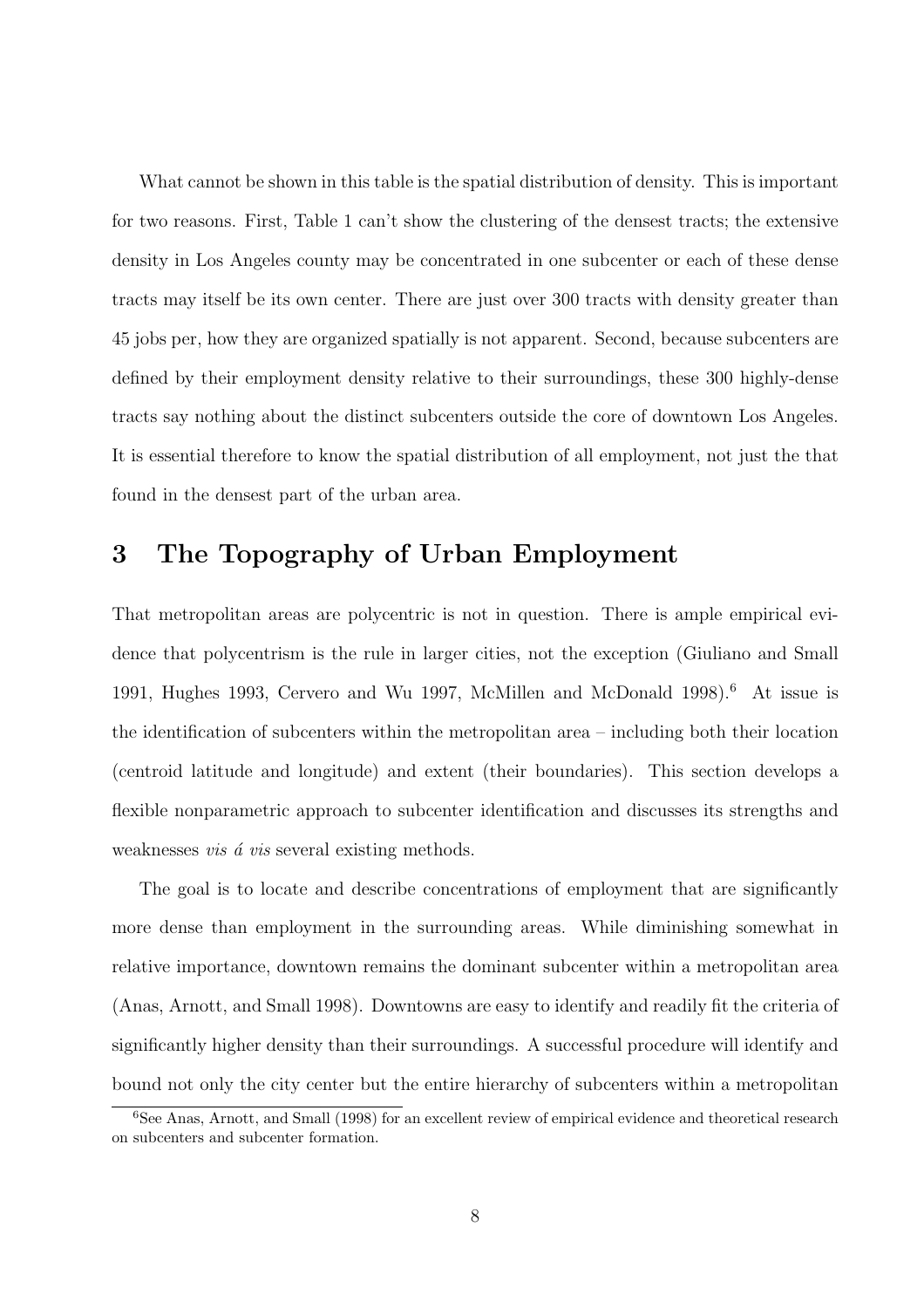area.

### 3.1 A Nonparametric Model of Subcenter Identification

Empirical research on modeling urban structure has moved towards greater flexibility to move closer the irregular reality of cities. The logical next step is full flexibility. The nonparametric model proposed in this paper requires neither local knowledge to calibrate density cutoffs nor strong assumptions about the spatial symmetry of subcenters. The cost of these advantages comes in terms of simplicity: whereas the mono- and polycentric models offer a simple metric of centrality – the density gradient – there is no equivalent metric for the nonparametric model. But while some additional calculation may be necessary, the payoff is the identification of the system of subcenters with boundaries that much more closely reflect their true structure. This should result in more appropriate clustering of tracts than under the alternative methods.

The first step in the process is to estimate a density surface using locally-weighted regression (loess). Locally-weighted regression involves the estimation of two slope parameters at each point on a grid overlaying the sample area – in this case, the set of "compact urban" Census tracts in the Los Angeles CMSA. At each point on the grid, the two local regressions – one for the slope along the North-South axis, the other along the East-West axis – are estimated using a subset of all observations. Subsets are determined by the span – the fraction of all observations used in the local regressions (a span of 1 would use all the data). The span times the sample size yields the *window size* or number of observations used in the local regressions. Within the window, observations are weighted by a kernel function, with closer observations receiving more weight. The specific kernel used in this research is the commonly-used tri-cubic kernel function, given by:

(1) 
$$
weight = \left(1 - \left(\frac{dist_{ij}}{dist_i^{max}}\right)^3\right)^3
$$
,

where  $dist_{ij}$  is the distance from the point of the local regressions to tract j – a tract within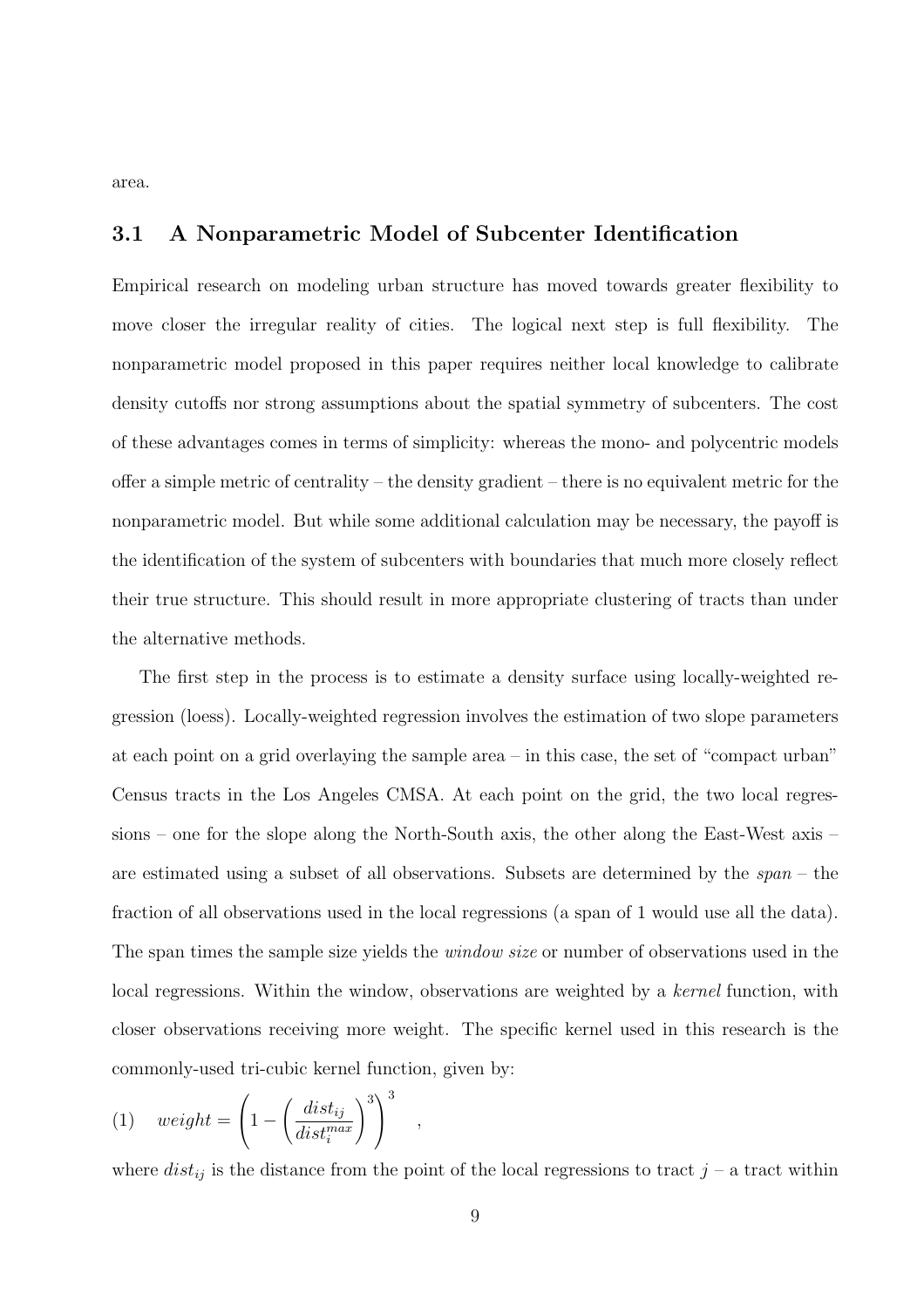in the window – and  $dist_i^{max}$  is the largest distance from the point of interest to any point within the window. In this way, points receive decreasing weight – at an accelerating rate – as distance from the regression point increases; the furthest point receives no weight. The resulting coefficients at each grid point form a surface.<sup>7</sup>

The central tradeoff made when implementing the loess approach is between local accuracy and smoothness. The greater the window size, the smoother the resulting surface will be: as more observations are used in local regressions, the resulting surface will be less reflective of local structure because the additional observations will be drawn from further and further away. In this research, a span of .01 (one percent of the sample) is used to determine the subset of observations in each local regression. This amounts to employment density data from the 24 nearest tracts is used in each local regression. This is a small window size and leaves intact much of the local density structure required to identify candidate subcenters.

### 3.1.1 The Topography of Employment in Los Angeles

The result of these local regressions is the density surface shown in Figure 2. The most notable feature of the loess surface is the prominence of downtown. The consistent association in the popular media linking Los Angeles and sprawl obscures the fact that the downtown remains the largest employment center in the region and, by far, the most dense. However, it is also clear from the figure that there is a system of subcenters. The apparent density hierarchy moves from the highly densified downtown to a set of distinct peaks in its immediate vicinity. The direction of change in employment density however is not monotonically decreasing with distance from the CBD; other peaks and hills are scattered throughout the region.

Notable exceptions to a general decline in density away from the center are Ventura,

<sup>7</sup>For more on loess see Cleveland and Devlin (1988).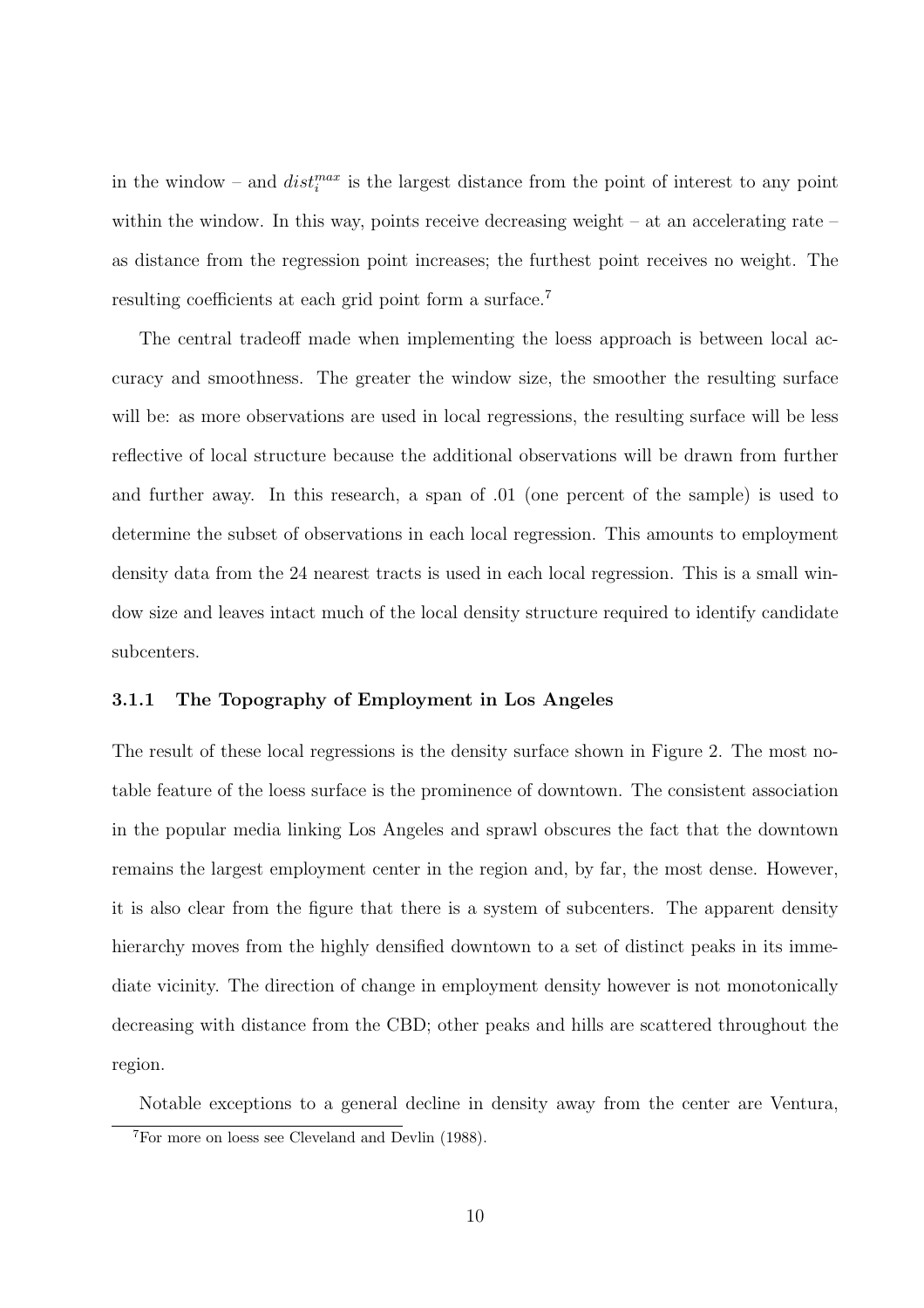

Figure 2: Loess Surface of Employment Density for Los Angeles CMSA

in the far northwest the beach cities southwest of downtown, and the string of Orange County cities, in the foreground of the figure. In the first two cases, the loess smoothing has not hidden the impact of a single very dense and influential tract. While these points on the surface appear odd – with estimated employment densities of 40 to 50 percent of downtown Los Angeles – they will not adversely impact the estimated location or extent of the respective subcenters: these tracts are, in fact, local centers. The robustness of the subcenter boundaries is discussed below. The string of cities that form the chain of peaks in the foreground are not due to idiosyncratic tracts. These concentrations of dense employment underscores the urbanizing nature of Orange County; these are the cities of Anaheim, Santa Ana, Costa Mesa, and Irvine.

Figure 2 begins to hint at one of the strengths of a nonparametric approach in this context. The system of subcenters is highly irregular in both their location and their shape.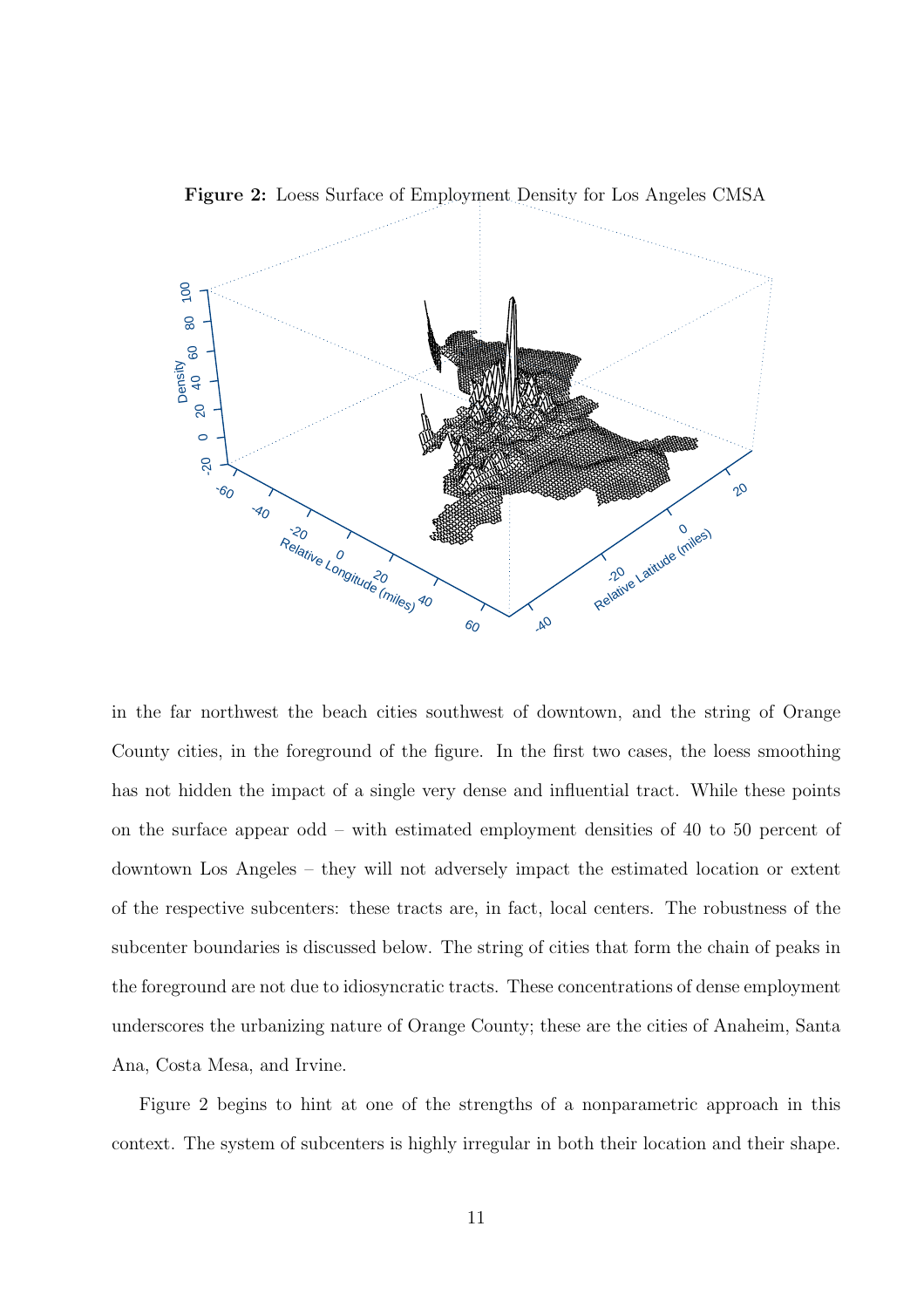That is, the surface indicates no "ring," "hub and spoke," or other simple classification for subcenter location. And, while harder to see, the figure also underscores the variability of subcenter shape: the traditional CBD of Los Angeles is a needle; the corridor of employment along Wilshire Boulevard appears as an east-west ridge; and, the two prominent rolls in the foreground follow freeways in the east of the region. No parametric approach will capture the richness of such an employment density surface.

### 3.1.2 Locating and Bounding Employment Subcenters

The next step is to identify candidate subcenters and define their boundaries. Locating candidates subcenters is straightforward: they are the set of local maxima on the loess surface. These are shown in Figure 2. There are 42 local maxima on the figure. Six of there are artifacts of of local regressions in areas sparsely populated with employment - small differences in local tract densities can lead to spurious peaks in the estimated surface. These six are eliminated due to too few proximal observations. That leaves 36 local maxima to be considered "candidate centers." Here local smoothing serves to clarify the local clusters of tracts with high employment density, but because of the small window size, individual subcenters are not lost to over-smoothing.

In keeping with the notion of flexibility, boundaries are defined by the slope of the loess surface along rays emanating from the centroid of each candidate subcenter. A circle around the candidate center is defined and partitioned into 32 rays which divide the surface into 11.25 degree wedges. The loess surface is defined at each of the points on the grid laid over the sample space, and so the surface along the rays that follow the directions of the main compass points and the angles that bisect them are well defined. However, the remainder of the rays are not. At each point on the ray, the nearest points are averaged to estimate the cross-sectional curve (amounting to a simple spatial moving-average).

Once defined, the rays then form the basis for determining the boundary of the subcenter.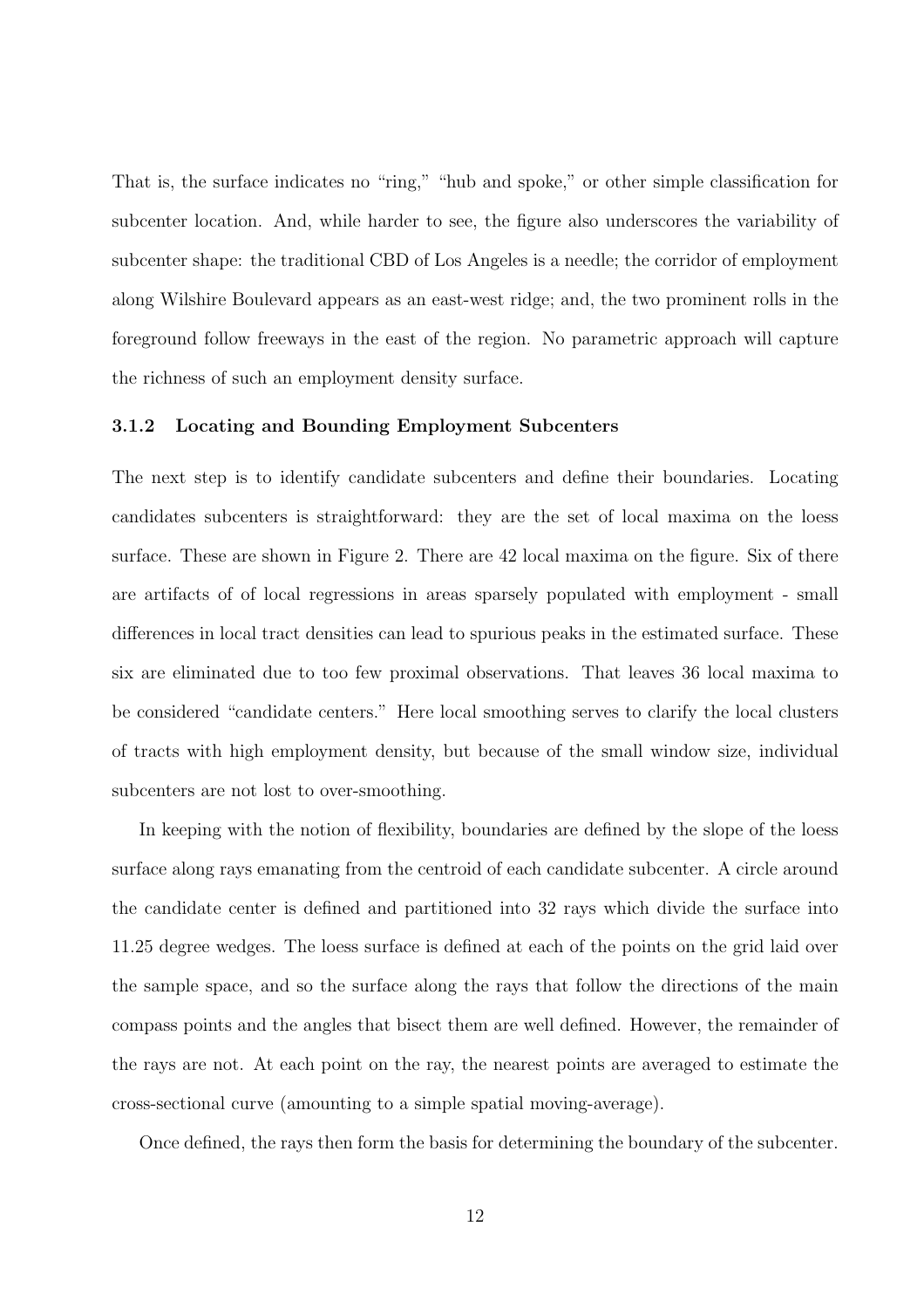For each of 32 rays, the slope is calculated iteratively until reaching an inflection point – indicating an adjacent subcenter – or until it becomes sufficiently flat to suggest that the subcenter no longer has an influence. Here flat is determined relative to the subcenter in question: flat is defined as one-half of the average slope between the local maximum and the minimum along the ray.<sup>8</sup> Figure 3 shows this process graphically. Points from the loess



Figure 3: Subcenter Boundary Determination

surface are represented by unconnected circles. The interpolated surface for this particular ray is illustrated by the sloped line/triangle combination. Along this ray, the boundary sits just beyond five miles from the candidate center. At this point the interpolated surface becomes sufficiently flat.

Figure 4 shows the same process for the Anaheim subcenter. The ray shown in the

<sup>8</sup>The total number of included tracts was robust to definitions of "flat" within a relatively large range around this one. Flat areas in the loess surface contain fewer tracts of larger area, moving the border of the subcenter often had no change on the underlying set of included tracts.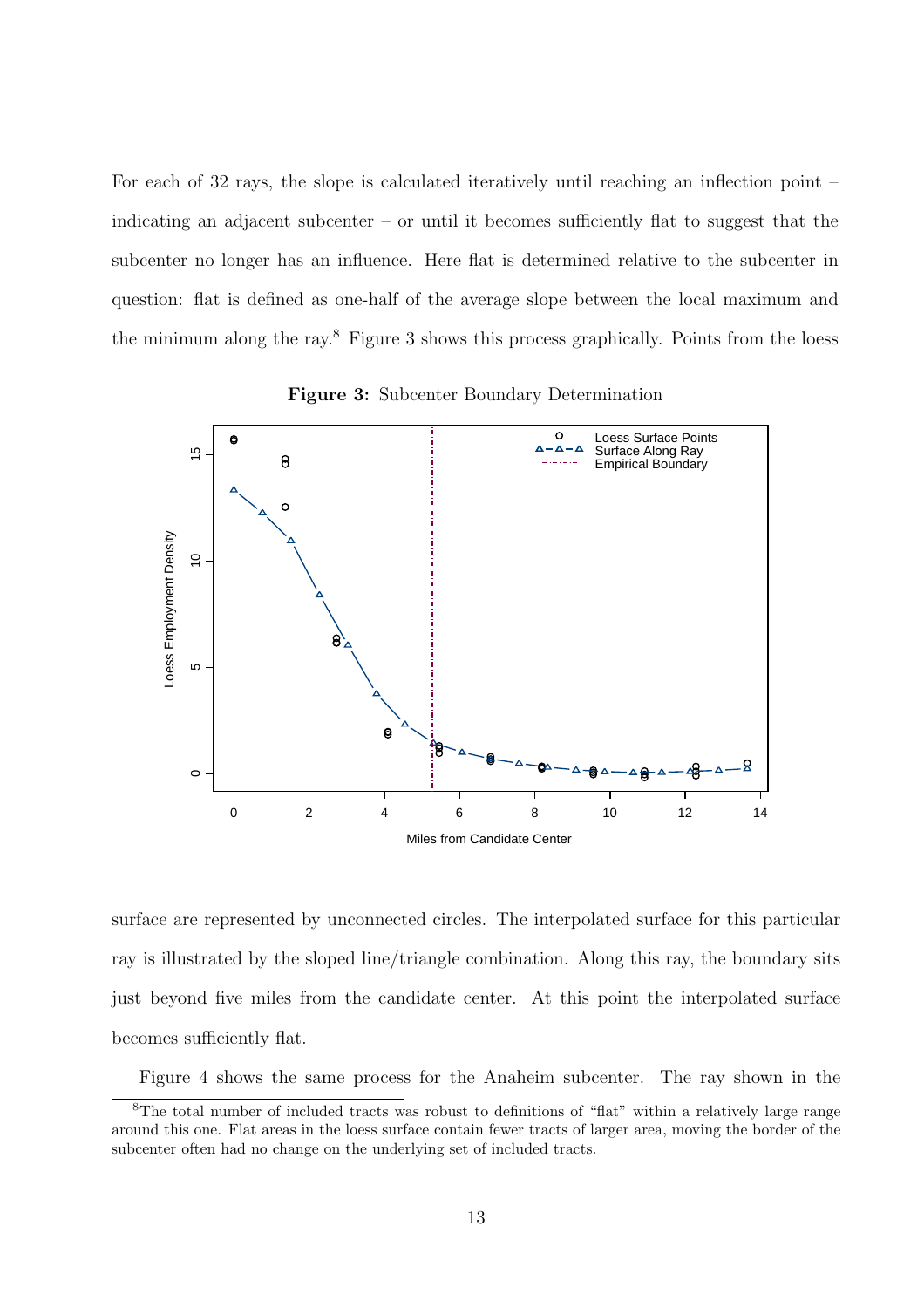

Figure 4: Subcenter Boundary Determination

figure runs south towards Santa Ana, which is clearly visible as the density declines first moving away from the center of Anaheim before rising again when reaching Santa Ana. In this case, the boundary for Anaheim along this ray is based on an inflection point – on the change in slopes between adjacent subcenters. Note also the next in a string of employment concentrations can also be seen in Figure 4; the rise in density just beyond the twelve mile mark is Costa Mesa.

The definition of the border around the Anaheim subcenter is shown in Figure 5. The figure superimposes the 31 boundary points on a contour map of subcenter and immediate surrounding area. It is clear from the map that there are six distinct local maxima: Long Beach at the far west of the figure and the string of Santa Ana, Costa Mesa, Irvine and Newport Beach below Anaheim running north to south. It is also clear that none of the centers can be neatly described by concentric circles or other tidy parametric forms. Rather,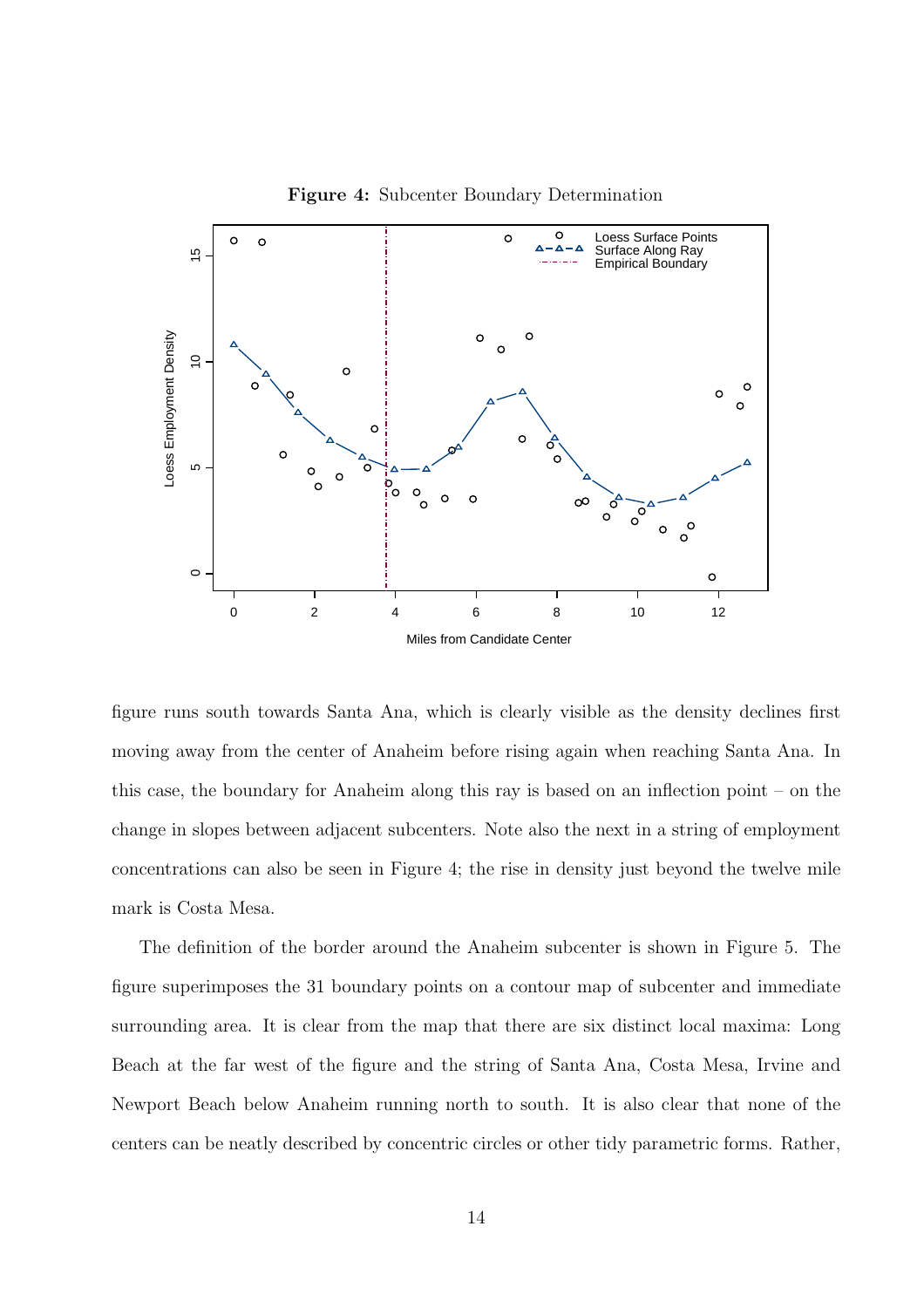

Figure 5: Boundary Definition for Anaheim Subcenter

the subcenters appear elongated, reflecting the fact that they are organized along significant freeways.<sup>9</sup>

The last step is to determine whether or not the candidate centers are in fact significantly more dense than their surroundings. To assess this, a simple negative exponential model is estimated using the tracts within the candidate subcenter and a set of adjacent tracts.<sup>10</sup> The basic criteria for adjacency is simple: tracts to be included in the regression are those within the subcenter boundary and those within a collar around the subcenter. Because the definition of a subcenter is a relative one – density should be significantly higher within a subcenter than outside it – it is potentially important to pick the surroundings data

These are Highway 91 through Anaheim, Highway 22 through Santa Ana, and Highway 405 through Costa Mesa and Irvine.

This test works in favor of rejecting potential centers. All of the arguments in this paper for the use of a flexible approach suggest that use of a parametric model is inappropriate. The test for significance is a joint test of the parametric form and the parameters of the model. However, the nonparametric approach to subcenter identification developed in this paper ensures that each test is performed on a monocentric subregion of the urban area.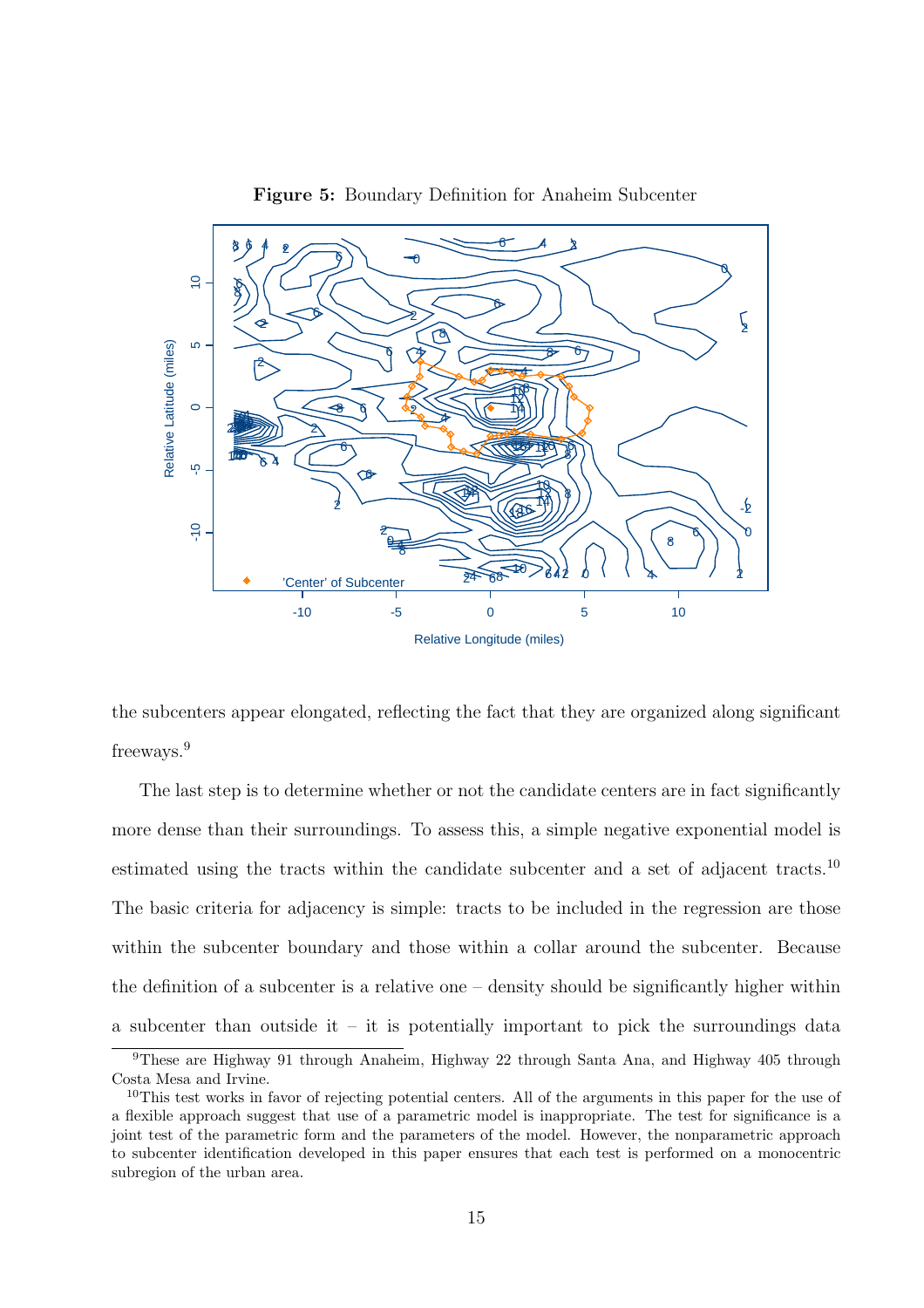appropriately. A series of tests are undertaken to this end. First, the boundaries are gradually expanded outward from the centroid of the subcenter to include more and more adjacent tracts. Second, a series of concentric rings of increasing sized around the centroid is used to determine the sample included in the monocentric model. The model that maximized  $R<sup>2</sup>$  is selected; the t-statistic on the distance variable in this model is the test for subcenter significance.

In all, 30 of the 36 centers were found to be statistically significant, with one additional center being marginally significant. Significance implies that the density within the center was sufficiently more dense that the surrounding area to be considered a employment subcenter. The final results of this exercise – the implementation of the nonparametric procedure for identifying subcenters – is shown in Figure 6. All candidate centers are plotted, but the



Figure 6: Subcenters Identified Using The Nonparametric Approach

borders are only drawn for subcenters significant at the 5% level.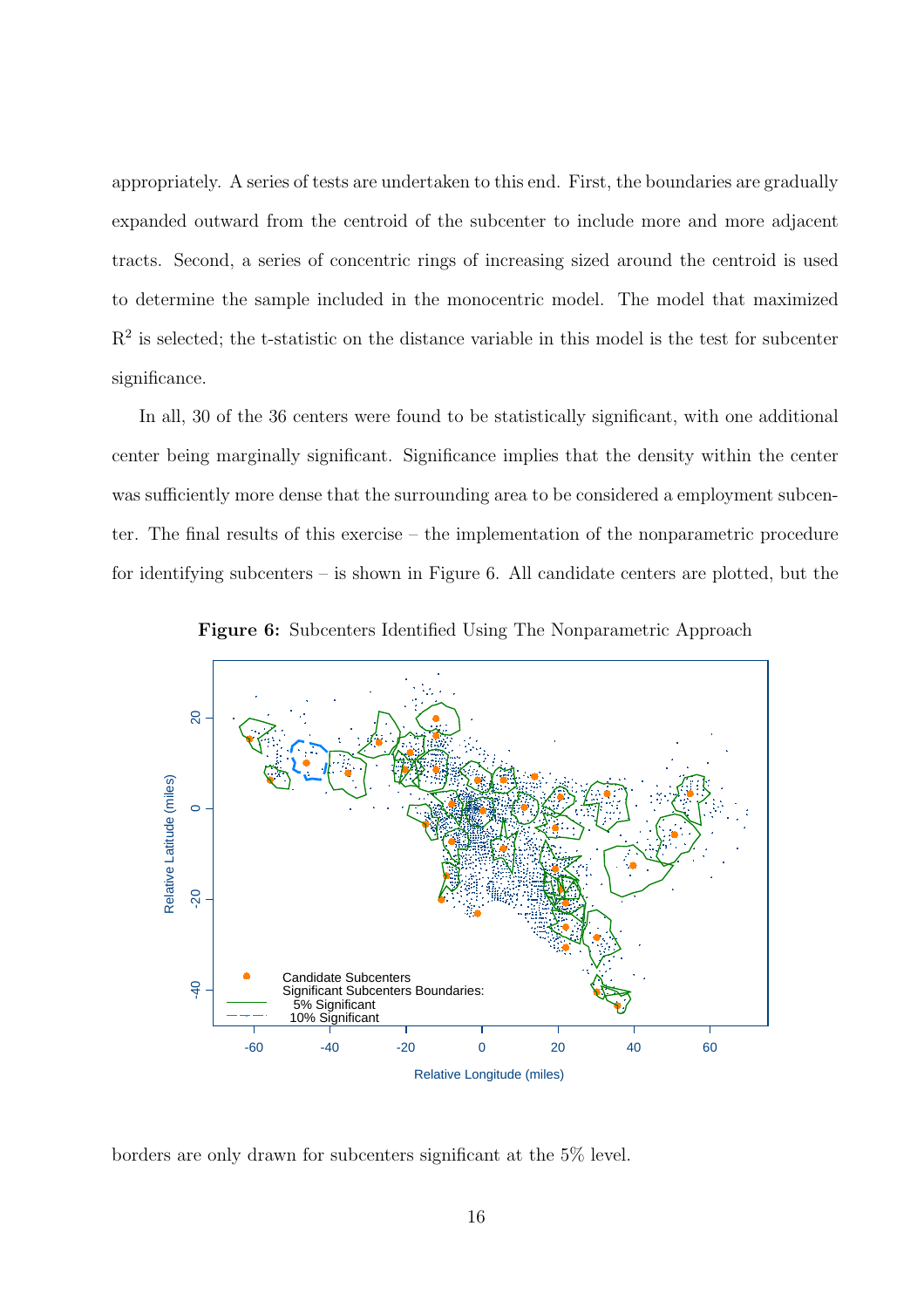The nonparametric approach reveals several regularities. First, subcenters are found throughout the CMSA. Agglomeration is not confined to the traditional center or the more familiar large subcenters. Quite the opposite, the lack of employment centers in South Central Los Angeles is the exception not the norm. Second, employment subcenters are smaller in area toward the center of region – although they are comprised of more tracts. This a function of the higher average density in the core of the region. Clusters of office buildings in the core make possible sharply defined subcenters. The sparseness of employment in the far east and west of the region results in more gradual transitions from higher to lower relative density. Another regularity is the clear tracing of the network of highways within the CMSA. This supports urban theory that suggests that subcenter formation should occur at the intersection of major transit nodes to minimize on transit costs.

Interestingly, total employment in the subcenters varies from over 500,000 in the CBD to approximately 12,000 in Laguna Niguel, in the far southern part of Orange County. Figure 7 reveals another regularity regarding the distribution of subcenter employment. For each of four geographies – the entire metropolitan area, Los Angeles County, Orange County, and the combined three outer counties of Riverside, San Bernardino, and Ventura – the distribution of subcenter employment is remarkably consistent. The figure plots the cumulative percentage of employment in subcenters ranked by total employment. Regardless of the geographies, approximately 40% of subcenter employment is found in the top quartile of subcenters; 80% is found in the top half of subcenters.

This relatively even spread of subcenters, if not the employment within them, suggests a steady relationship between the number and relative size of subcenters. That is, there appears to be a hierarchy of subcenters. Again, the notable exception to the relatively uniform spread of subcenters is south-central Los Angeles – on either side of the line tracking south from the city center to Long Beach, where the is no concentration of employment that is distinguishable from it surroundings. The perception of high rates of crime may keep firms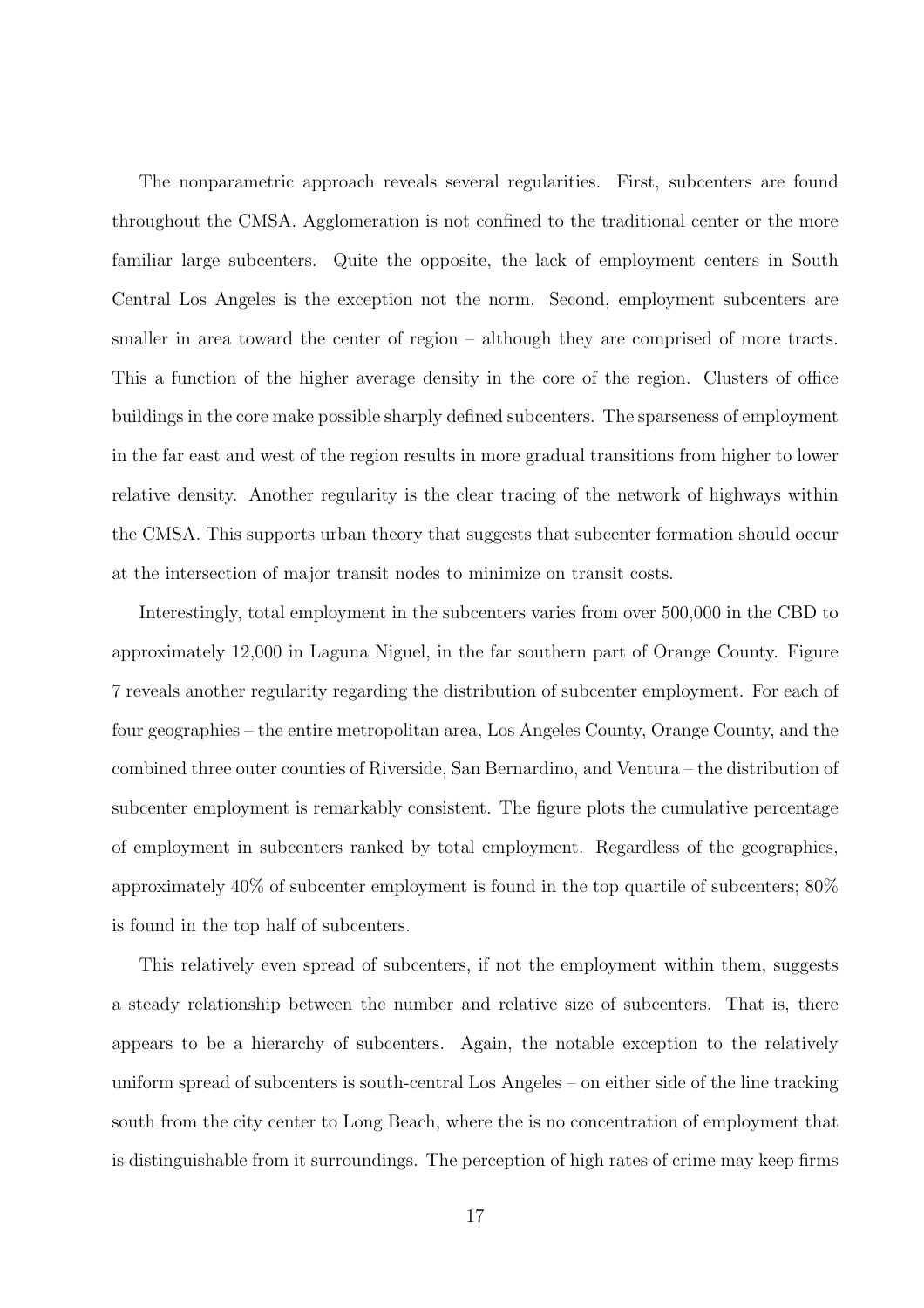

Figure 7: Cumulative Distributions of Subcenter Employment

from locating in South Central Los Angeles and prevent the formation of subcenters in the way that is occurring in the balance of the region.

Several problems are also apparent however. First, the nonparametric approach "finds" a candidate subcenter in Long Beach – where one is expected, but it is not significant. This may be a function of the peculiar physical arrangement of employment there due to the ports, waterways, and rail facilities. The second is the overlap of a handful of subcenters. This follows from the definition of flatness that is part of criteria for boundary definition.

### 3.2 Alternative Approaches

While the polycentric nature of metropolitan areas has long been recognized, the methods for capturing the complexity have lagged somewhat. This is due in part to the dearth of appropriate and readily-available data, but likely more due to cheap computing power. The last ten years in particular have seen a steady increase in the complexity of regression-based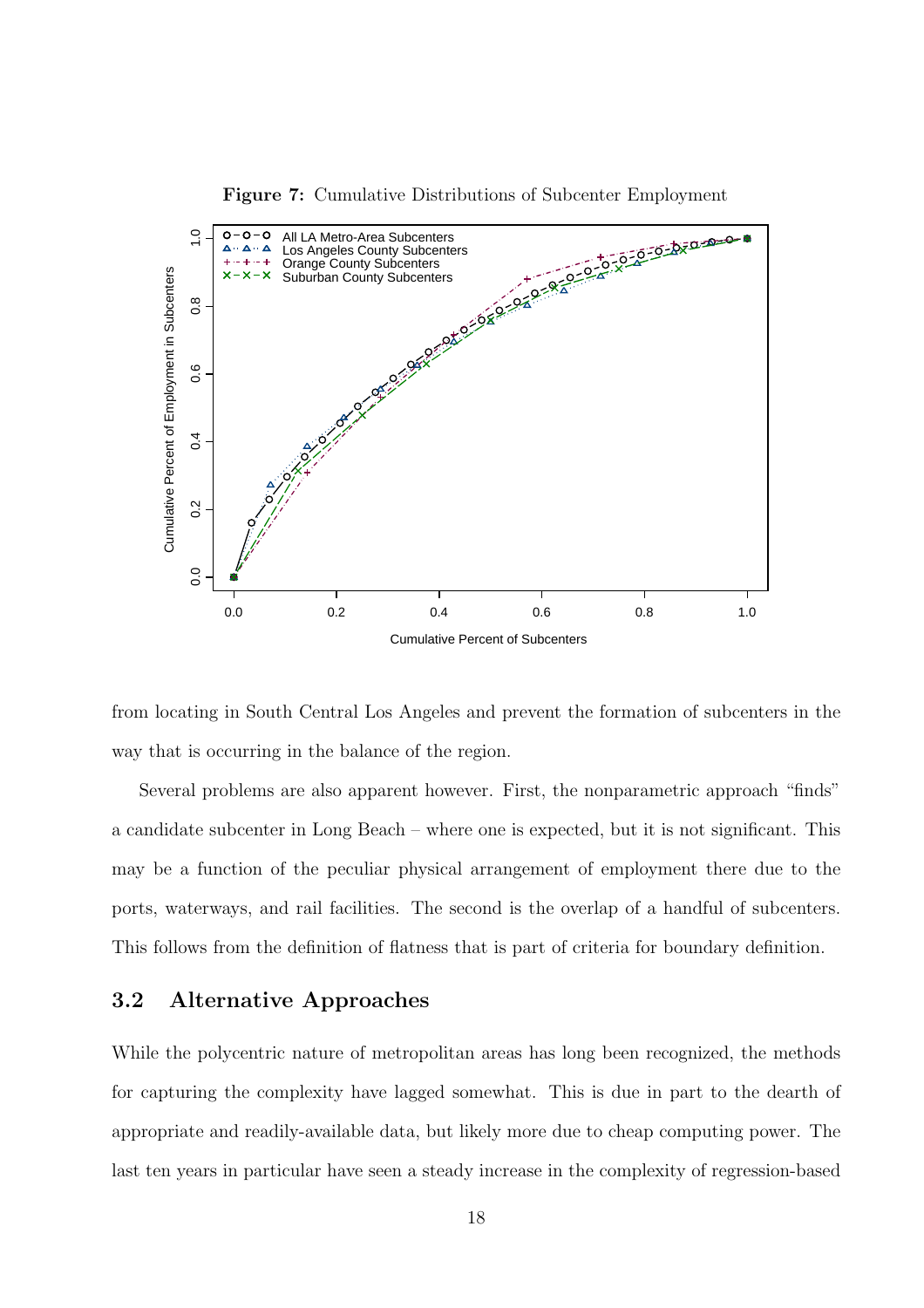modeling – the nonparametric model proposed in this paper would not have been easy to compute in 1994. The set of methods for subcenter identification developed over the past decade represent steady progress, but each makes some compromise.

### 3.2.1 Simple Parametric Models

The traditional monocentric, negative-exponential models fail for reasons already discussed, most notably the growing pervasiveness of polycentricity in large urban areas. The natural extension of this model is the polycentric version. In principle, this is an appropriate next step, but it has several drawbacks. The model requires  $\acute{a}$  priori specification of the subcenters and the implication of the model is that at every point in the metropolitan area each gradient contributes something to density at that point. This has the effect of making estimation extremely difficult. That is, for use as a comparison to the nonparametric method developed in this paper, numerous specifications were attempted. Convergence was obtained for at most five centers – with the distance to the subcenter being statistically significant for only three candidate centers. Problems with the pre-defined subcenter models makes endogenizing the location of the subcenters impossible.

In light of the results presented for the nonparametric procedure, the polycentric negativeexponential model was not considered more thoroughly. Even in satisfactory subcenter identification were possible, no guidance is typically given for defining the boundaries of the subcenters.

### 3.2.2 McMillen's Nonparametric Approach

From the fixed-functional form of the parametric models, the trend in modeling the spatial distribution of employment has been towards greater flexibility. The best example of this is McMillen's 2001 model.<sup>11</sup> His approach is also nonparametric, but substantially different in

<sup>&</sup>lt;sup>11</sup>There are other examples of flexible approaches subcenter definition. A cubic-spline method developed for "satellite city" delineation by Muñiz, Galindo, and García (2003) is analogous to the boundary definition procedure used in this paper – once the density function (population density – in their application) is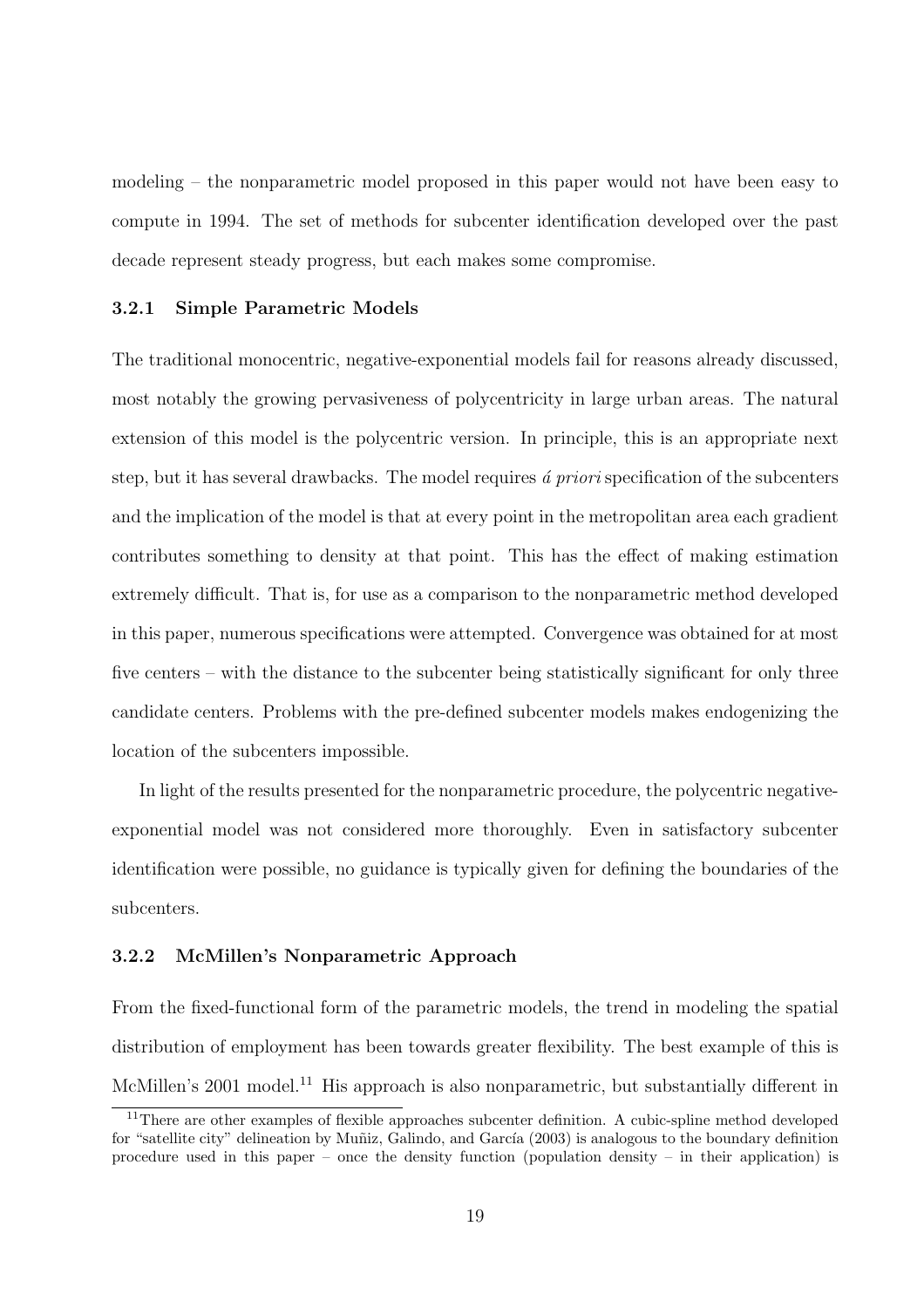its details from the one developed in this paper. His looks for deviations from general spatial trends in density. His first-step locally-weighted regression uses a span of 0.5 – fully half of all observations are used at each point in the grid. Residuals from this smoothed surface are then tested for significance. Those that are significantly greater than the estimated surface are considered candidate subcenters. To test for whether these candidates should be further considered as distinct subcenters, a negative exponential model is estimated for each. As in the case of the nonparametric approach developed in this paper, significance of the subcenter is inferred from the significance on the coefficient on distance variable in the negative exponential model.

Figure 8 shows the estimated the candidate centers derived from McMillen's approach.



Figure 8: Subcenters Identified Using McMillen's (2001) Method

estimated, boundaries are determined by changes in the first or second derivative of the density surface. The authors appear to have some success finding the appropriate satellite cities in Barcelona, Spain. Attempts to replicate this in the context of Los Angeles failed due to the scale of the metropolitan area and the scattered nature of its subcenters. Where Barcelona appears to be monocentric with a ring of satellite cities, the "satellites" around downtown Los Angeles are in highly irregular, and often quite distant, orbits.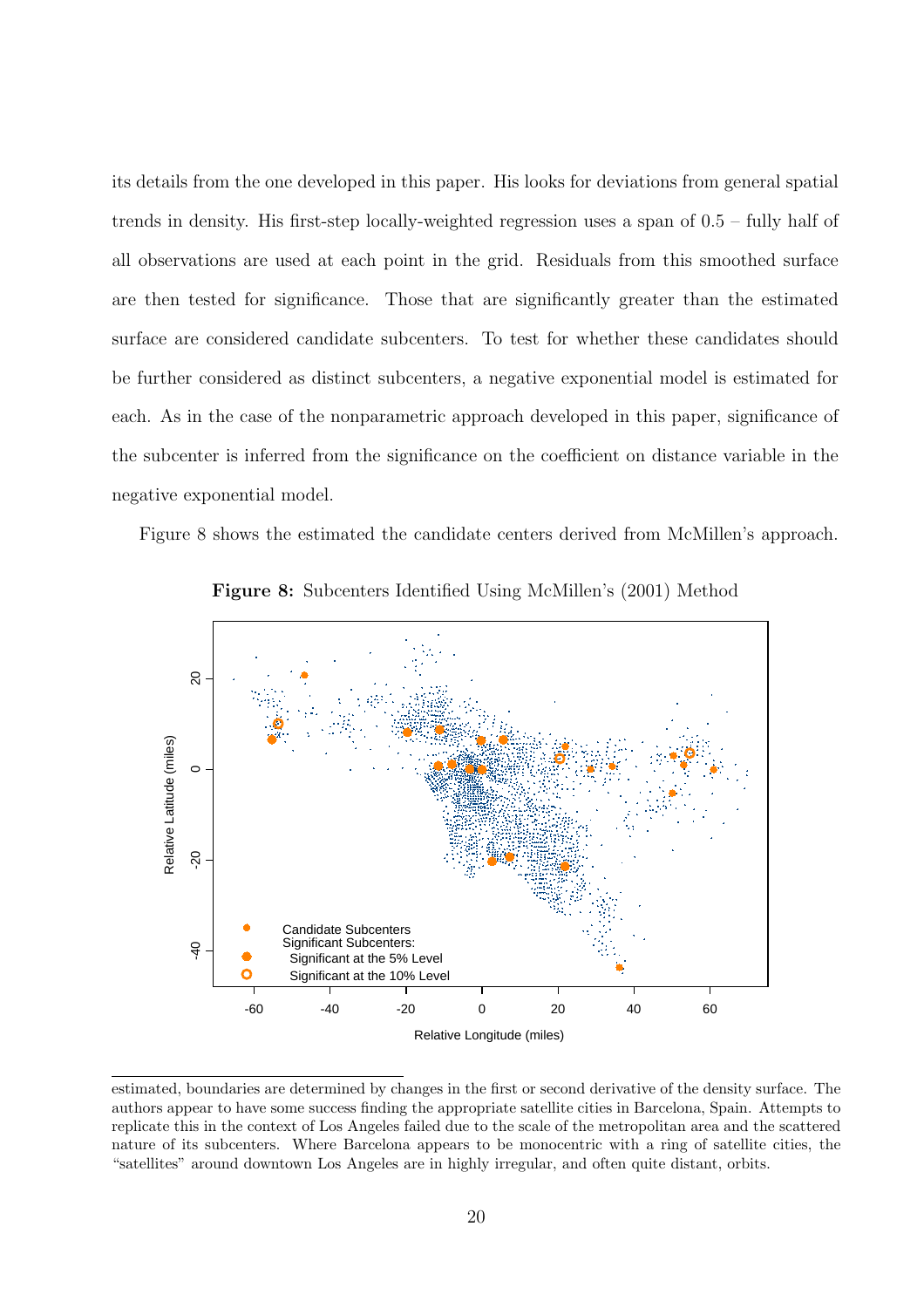It plots 24 tracts where the residuals are significantly greater than the surrounding density surface. The large solid circles indicate the 12 subcenters that are statistically significant (for which the distance from the center is statistically significant in a negative exponential regression of log employment density on distance). An addition three subcenters are marginally significant.

Because of their proximity to one another, they represent at most 12 distinct subcenters. These include the Los Angeles CBD – which appears to be split into two subcenters by the Harbor Freeway (Highway 110), the Wilshire Corridor – also split into two subcenters on either side of the San Diego Freeway (Highway 405), Long Beach, Long Beach Airport, Santa Ana/Irvine, Glendale, Pasadena, the cluster of dense employment in the Sherman Oaks/Van Nuys/Encino area (the intersection of Highways 101 and 405), and Oxnard. Additionally, there is a marginally significant subcenter in the area of Duarte (the intersection of Highways 605 and 210) and in the greater Riverside/San Bernardino area. This set of subcenters is perfectly reasonable, but far from complete. For example, only Santa Ana/Irvine – from among the eight Orange County candidate subcenters identified earlier – is located.

The central problem with this approach is the size of the span parameter used in the local regressions – it pools data points inappropriately. By using 50 percent of the observation at each point, tracts from downtown Los Angeles – some reaching in excess of 300 jobs per acre – are used in regressions meant to determine the height of the density surface in suburban areas in Ventura, Riverside, and San Bernardino, losing local employment surface structure in the process.

Numerous versions of polycentric models were undertaken with little success. McMillen's approach performed the best and was included as the example of "best-practice" among existing regression-based models. Including the poor performance of the mono- and polycentric negative exponential models, none of the regression-based models were successful at capturing the complexity of the distribution of employment in Los Angeles. While McMillen's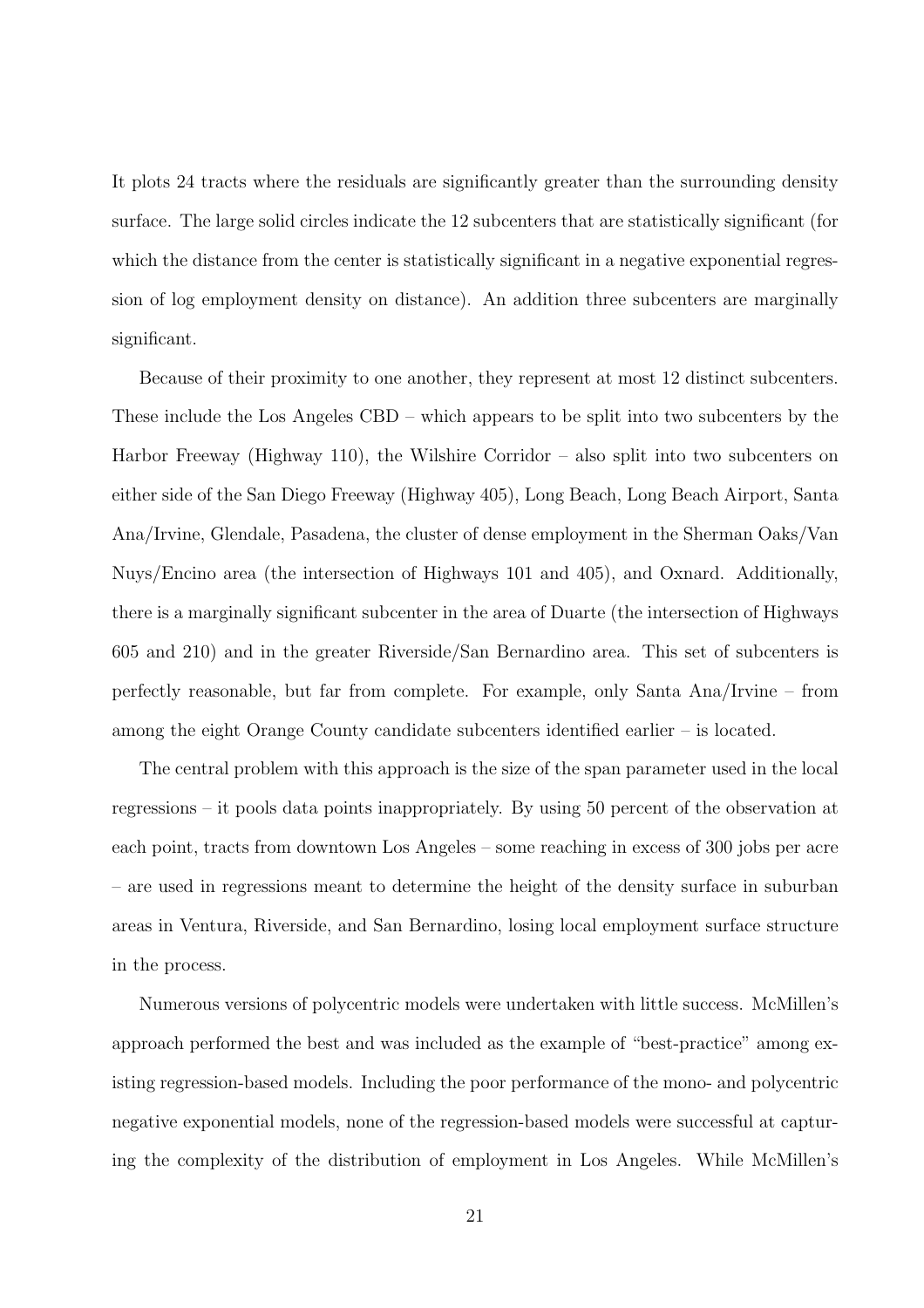(2001) nonparametric approach had some success with U.S. metropolitan areas, neither it nor the others worked well in the context of Los Angeles. Beginning with the monocentric model, each of the others represents progress towards a fully-flexible approach. That said, they do not adequately describe the system of subcenters and are not pursued further.

#### 3.2.3 Clustering Models

Giuliano and Small (1991) develop an alternative to the regression-based models that clusters adjacent tracts to build subcenters based on employment density and total employment thresholds. They define two types of centers: "10-10" and "20-20." The first is an agglomeration of contiguous tracts having a minimum employment density of 10 jobs per acre, and when combined have a total employment of at least 10,000; the second center is analogous with at least 20 jobs per acre and 20,000 total jobs in each subcenter.

Their approach received criticism at first for the apparently arbitrary nature of the density and total employment cutoffs. However, over time, their results held up well against other approaches and what first appeared arbitrary is now called "local knowledge." What the early criticism points to is the fact that the number of subcenters found can be increased by decreasing the threshold and vice versa. "Local knowledge" turned out to be useful as their approach has been replicated numerous times (Anderson and Bogart 2001, Bogart and Ferry 1999, Small and Song 1994).

Giuliano and Redfearn (2004) have updated the original work by Giuliano and Small. In it, the authors replicate the approach using panel data from 1980, 1990, and 2000, in order to track the evolution of the Los Angeles metropolitan area. They find 48 subcenters using the "10-10" definition and 10 subcenters using the "20-20" thresholds for density and total employment, respectively. More importantly, their results closely resemble the employment structure of Los Angeles. Their approach offers no simple statistical test, but the centers they identify are sensible.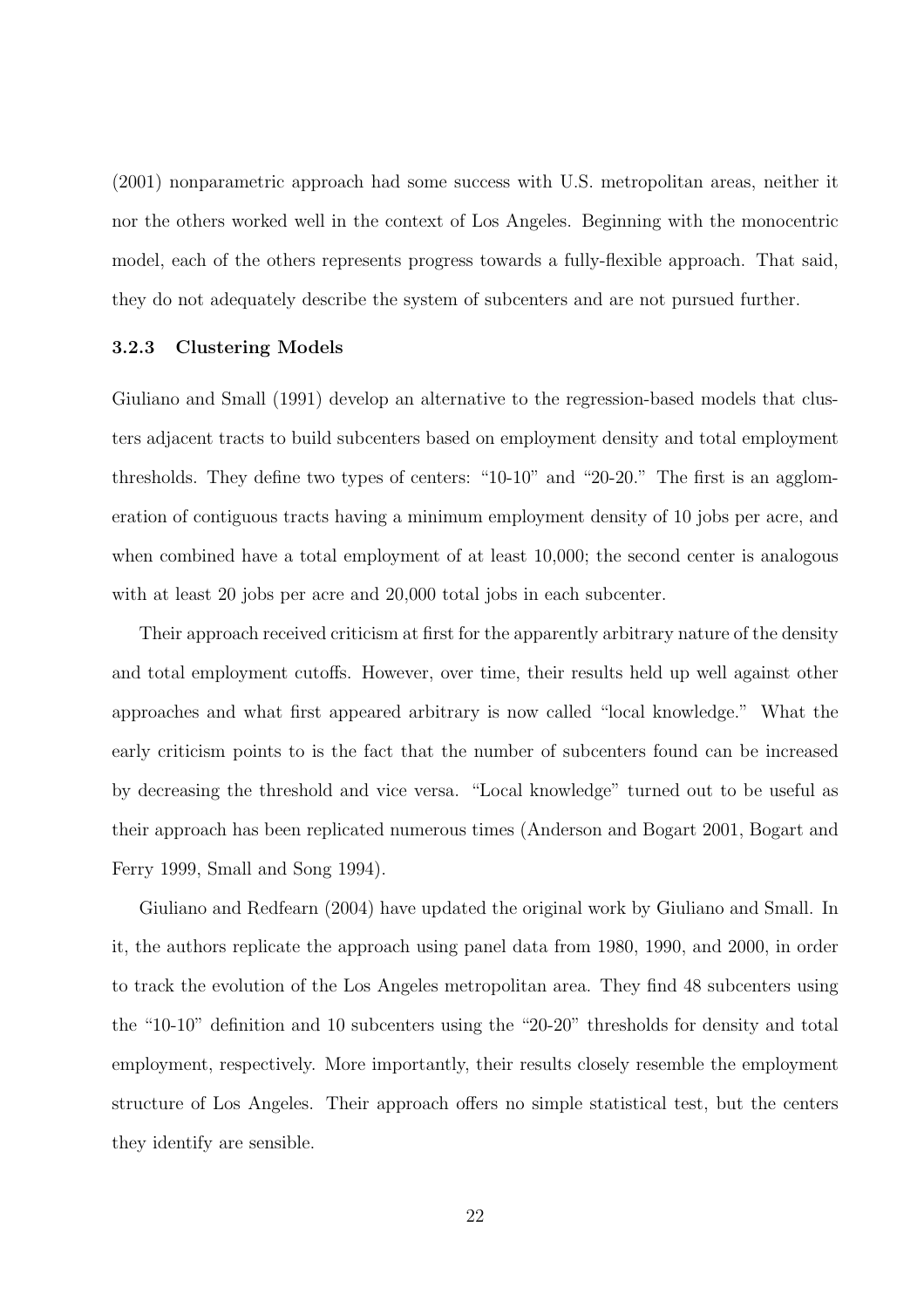## 4 Subcenters & The Accounting of Employment

Of the regression-based models, the nonparametric approach developed in this paper performed best. That is, the set of subcenters found in the alternative – McMillen's approach – was a subset of less than half of the number of significant subcenters found using the nonparametric approach. And while there is no formal statistical test of the the Giuliano and Small's clustering approach, the results are similar to the nonparametric method in terms of number of subcenters. It is not clear, however, how the two perform relative to each other – from either the spatial distribution of these centers or whether or not there are significant differences in the distributions of employment inside and outside their borders. As a brief examination of the differences between the two methods, this section develops several comparative statistics.

First, Table 2 displays the spatial distribution of the subcenters. It shows that the

| Model                       | <b>CMSA</b> | Los Angeles Los Angeles Orange<br>County | County | Other<br>Counties |  |
|-----------------------------|-------------|------------------------------------------|--------|-------------------|--|
| "20-20" <sup><i>a</i></sup> | 15          | 12                                       |        |                   |  |
| " $10-10$ "                 | 48          | 38                                       |        |                   |  |
| Nonparametric               | 31          | 15                                       |        |                   |  |

Table 2: Spatial Distribution of Centers by County

 $a$  – Centers with an average of 20 jobs per acre and a total of 20,000 jobs.

 $b$  – Centers with an average of 10 jobs per acre and a total of 10,000 jobs.

clustering method finds more distinct centers in the denser context of Los Angeles county, where the nonparametric method discovers more of the smaller subcenters found in the three sparser counties. This reveals one idiosyncrasy of the nonparametric approach: that in an area of high average density, fewer centers will be found. The requirement for classification as subcenter is that employment be significantly greater that the surrounding area. This leads to fewer subcenters relative to the "10-10" thresholds in the county with the highest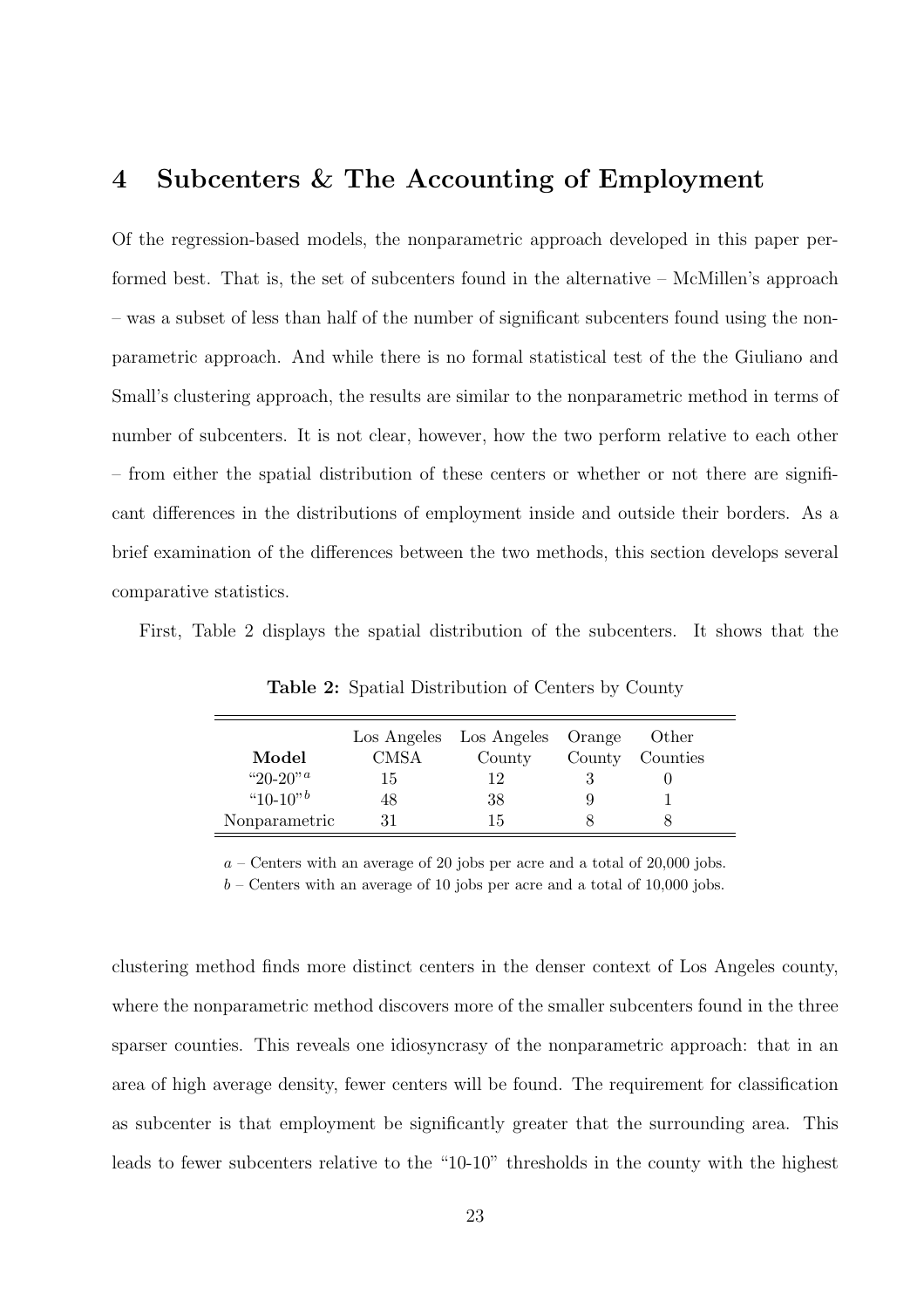average density – Los Angeles.

Table 3 reports the county shares of employment in and out of centers based the three

|                             | Los Angeles | Los Angeles | Orange | Other    |  |
|-----------------------------|-------------|-------------|--------|----------|--|
| Model                       | CMSA        | County      | County | Counties |  |
| "20-20" <sup><i>a</i></sup> | 16.4        | 22.1        | 13.7   | 0.0      |  |
| " $10-10"$                  | 62.5        | 46.1        | 43.1   | 11       |  |
| Nonparametric               | 51.4        | 46 7        | 614    | 56.3     |  |

Table 3: Share of Employment in Centers by County

 $a$  – Centers with an average of 20 jobs per acre and a total of 20,000 jobs.

 $b$  – Centers with an average of 10 jobs per acre and a total of 10,000 jobs.

models. Here, the nonparametric method allocates essentially the same proportion of total employment in Los Angeles County to subcenters as does the "10-10" method. So, while it find fewer centers in Los Angeles, the nonparametric approach reaches the same conclusion regarding concentration of employment in this county. The table also shows that the nonparametric method allocates significantly more of total employment to subcenters in Orange, Riverside, San Bernardino and Ventura counties. In fact, by this method, a greater percentage of employment resides in centers in the suburban counties than in the urban counties.

It is easy to see that the "arbitrary" cutoffs used in the cluster methods is the origin of the differences. By limiting below both density and total employment, the clustering method cannot find the smaller subcenters in the periphery. This is especially true of the "20-20" centers, of which there are none in any of Riverside, San Bernardino, and Ventura, and only three in Orange County.

The "10-10" subcenter cutoffs are more similar to the nonparametric subcenters with regards to both the number of centers and the distribution of employment inside and outside of the centers. The differences are smallest in Los Angeles county, which is the most dense.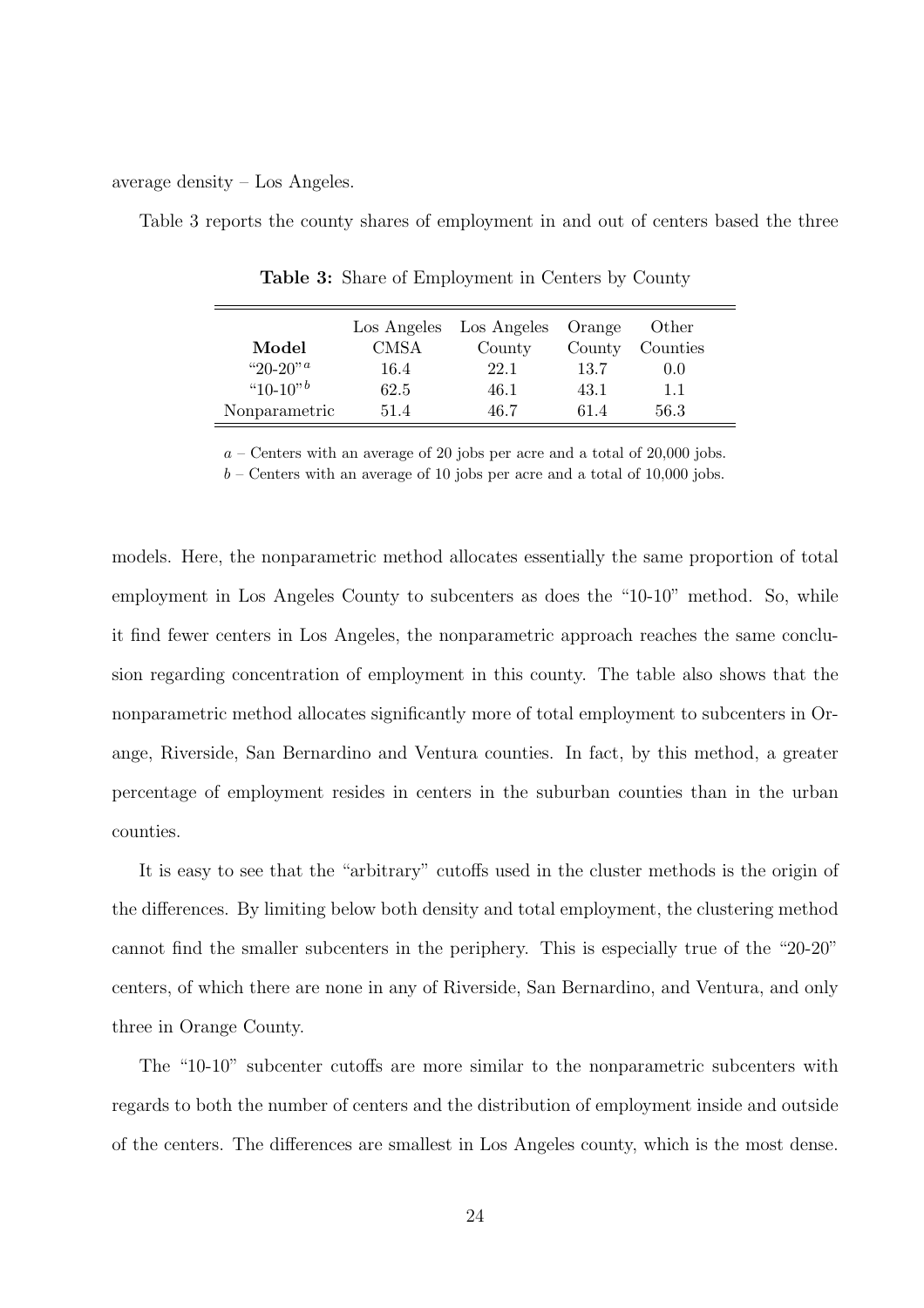However, because the average density is lower in Orange County, and even lower still in the remaining three counties, the "10-10" thresholds become less and less appropriate. They are too high for all but one center in the outlying three counties. The same thresholds that produce reasonable results for Los Angeles County, appear to miss local concentrations of relatively higher employment density that the nonparametric approach does not. This supports the basic motivation for a flexible approach for subcenter identification.

# 5 Conclusions & Extensions

Polycentricity has become one of the defining characteristics of larger metropolitan areas in the United States. This evolution from single- to multi-centered urban areas necessitates the development of methods that can accurately capture their complexity. This is important for our understanding of urban areas. The growth in interest in spatial mismatch, economies of agglomeration, suburbanization, and many other urban topics begin with a definition of density that may be substantially mismeasured using monocentric- or simple polycentric models.

Monocentric models remain widely used because of their ease of application and because of their historical success. Indeed, there remains cities for which simple parametric forms of employment density may be appropriate. In a large, and growing, number of metropolitan areas, however, a flexible approach capable of capturing highly-irregular spatial distributions of employment is needed. Intermediate approaches such as McMillen's nonparametric approach find some success in other metropolitan areas, but fail to capture the complexity of the system of subcenters in Los Angeles.

The model proposed in this paper is designed specifically to overcome the problems inherent in existing methods of subcenter identification. Using flexible definitions for subcenter location and extent, the subcenters found in the greater Los Angeles metropolitan area are sensible. Moreover, in many cases the subcenter shapes are reflective not of an imposed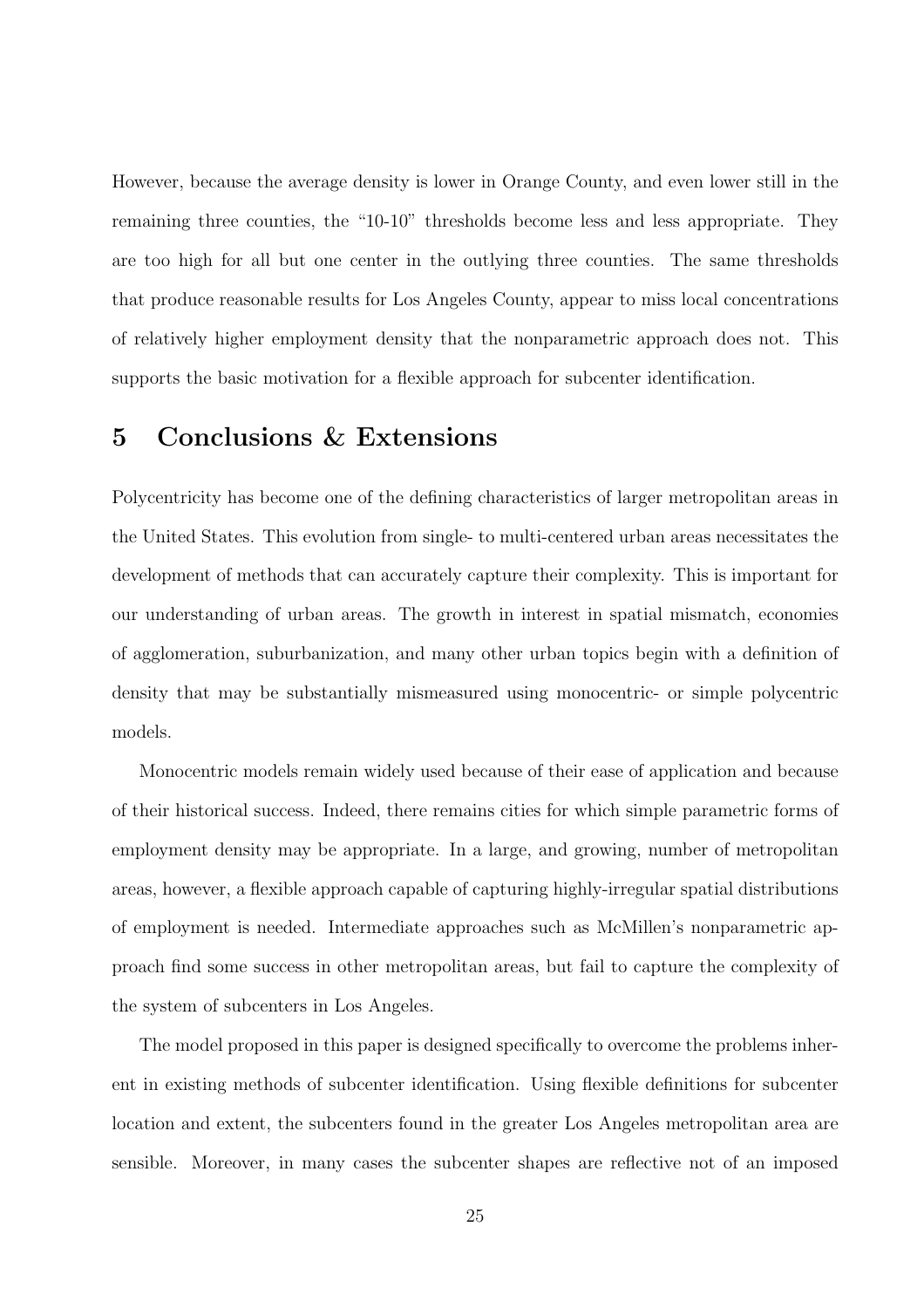parametric form, but rather the local infrastructure and natural geography that economic theory predicts as influences of urban form. (It should be noted that, while the application of the nonparametric developed approach here has been to mapping the topography of employment, it could equally well be applied to residential location or other spatially-varying phenomena.)

The nonparametric approach proposed in this paper captures a far-more complex system of subcenters than the other regression-based methods. Identification of a metropolitan area's hierarchy of subcenters offers the opportunity to examine the genesis and evolution of subcenters and to inform our understanding the internal dynamics of urban areas. Moreover, identifying such a system of subcenters provides a rich source of variation for examining a host of urban phenomena. For example, the study of agglomeration depends substantially on the spatial accounting of employment – a task poorly performed by the simpler models. Sprawl is another topic that is not well informed by the parameters in restrictive parametric models. Any urban research that depends on measures of the spatial allocation of employment is likely to be subject to similar problems.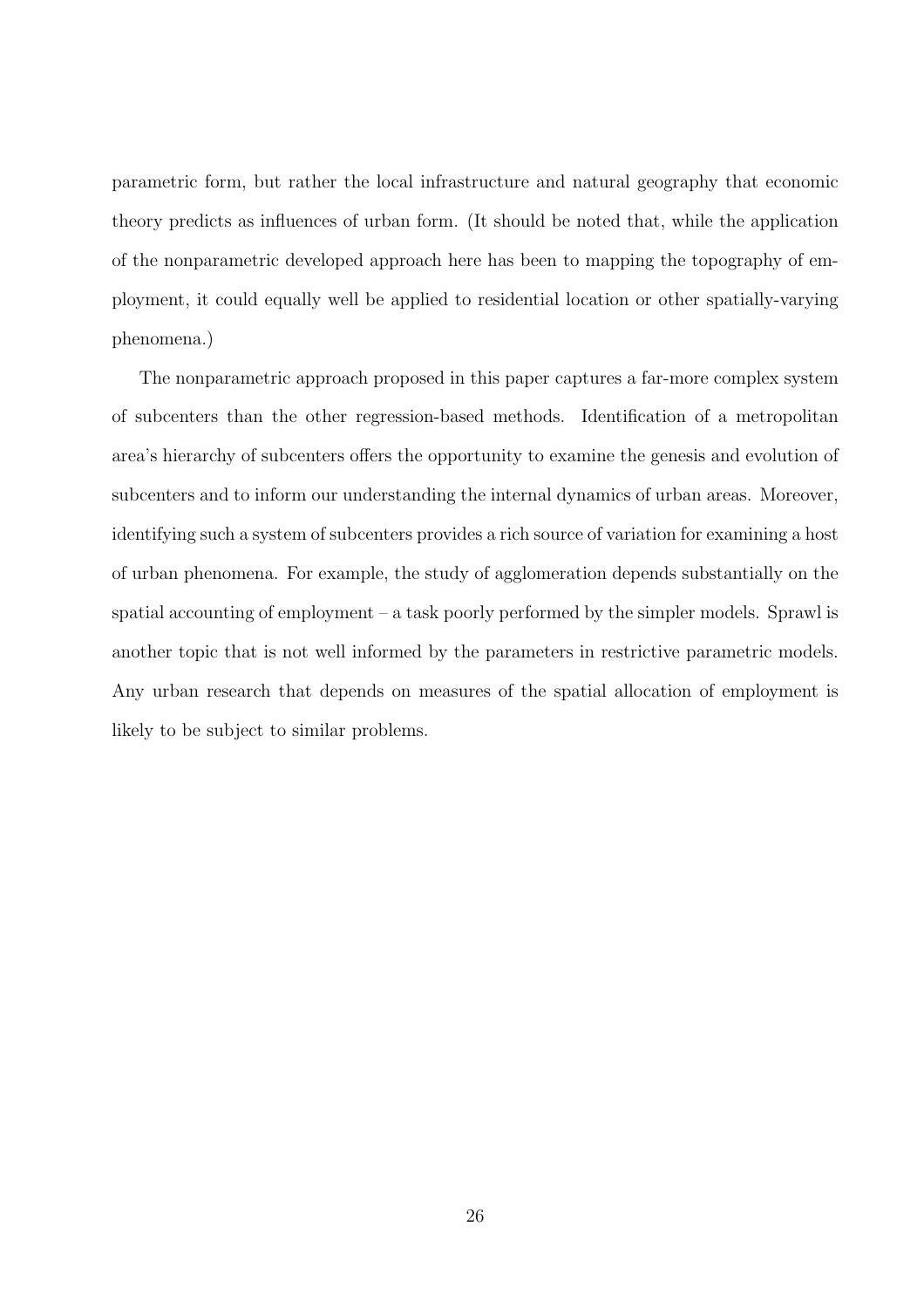# References

- ANAS, A., R. ARNOTT, AND K. A. SMALL (1998): "Urban Spatial Structure," Journal of Economic Literature, 36(3), 1426–1464.
- Anas, A., and I. Kim (1996): "General Equilibrium Models of Polycentric Urban Land Use with Endogenous Congestion and Job Agglomeration," Journal of Urban Economics, 40(2), 232–256.
- ANDERSON, N., AND W. T. BOGART (2001): "The Structure of Sprawl Identifying and Characterizing Employment Centers in Polycentric Metropolitan Areas," American Journal of Economics and Sociology, 60(1), 147–169.
- BERTAUD, A., AND S. MALPEZZI (2003): "The Spatial Distribution of Population in 48 World Cities: Implications for Economies in Transition," Unpublished Manuscript.
- BOGART, W. T., AND W. FERRY (1999): "Employment Centres in Greater Cleveland: Evidence of Evolution in a Formerly Monocentric City," Urban Studies, 36(12), 2099– 2110.
- Cervero, R., and K.-L. Wu (1997): "Polycentrism, Commuting, and Residential Location in the San Francisco Bay Area," Environment and Planning A, 29(5), 865–886.
- Cleveland, W. S., and S. J. Devlin (1988): "Locally Weighted Regression: An Approach to Regression Analysis by Local Fitting," Journal of the American Statistical Association, 83(403), 596–610.
- GARREAU, J. (1991): *Edge City: Life on the New Frontier*. New York: Doubleday.
- GIULIANO, G., AND C. L. REDFEARN (2004): "Not All Sprawl," Unpublished Mansucript.
- GIULIANO, G., AND K. A. SMALL (1991): "Subcenters in the Los Angeles Region," Regional Science and Urban Economics, 21(2), 163–182.
- GORDON, P., AND H. W. RICHARDSON (1996): "Beyond Polycentricity: The Dispersed Metropolis, Los Angeles 1970-1990," Journal of the American Planning Association, 62(3), 289–295.
- Hughes, H. L. (1993): "Metropolitan Structure and the Suburban Heirarchy," American Sociological Review, 58(3), 417–433.
- MCMILLEN, D. P., AND J. F. MCDONALD (1998): "Suburban Subcenters and Employment Density in Metropolitan Chicago," Journal of Urban Economics, 43(2), 157–180.
- MCMILLEN, D. P., AND S. C. SMITH (2003): "The Number of Subcenters in Large Urban Areas," Journal of Urban Economics, 53(3), 321–338.